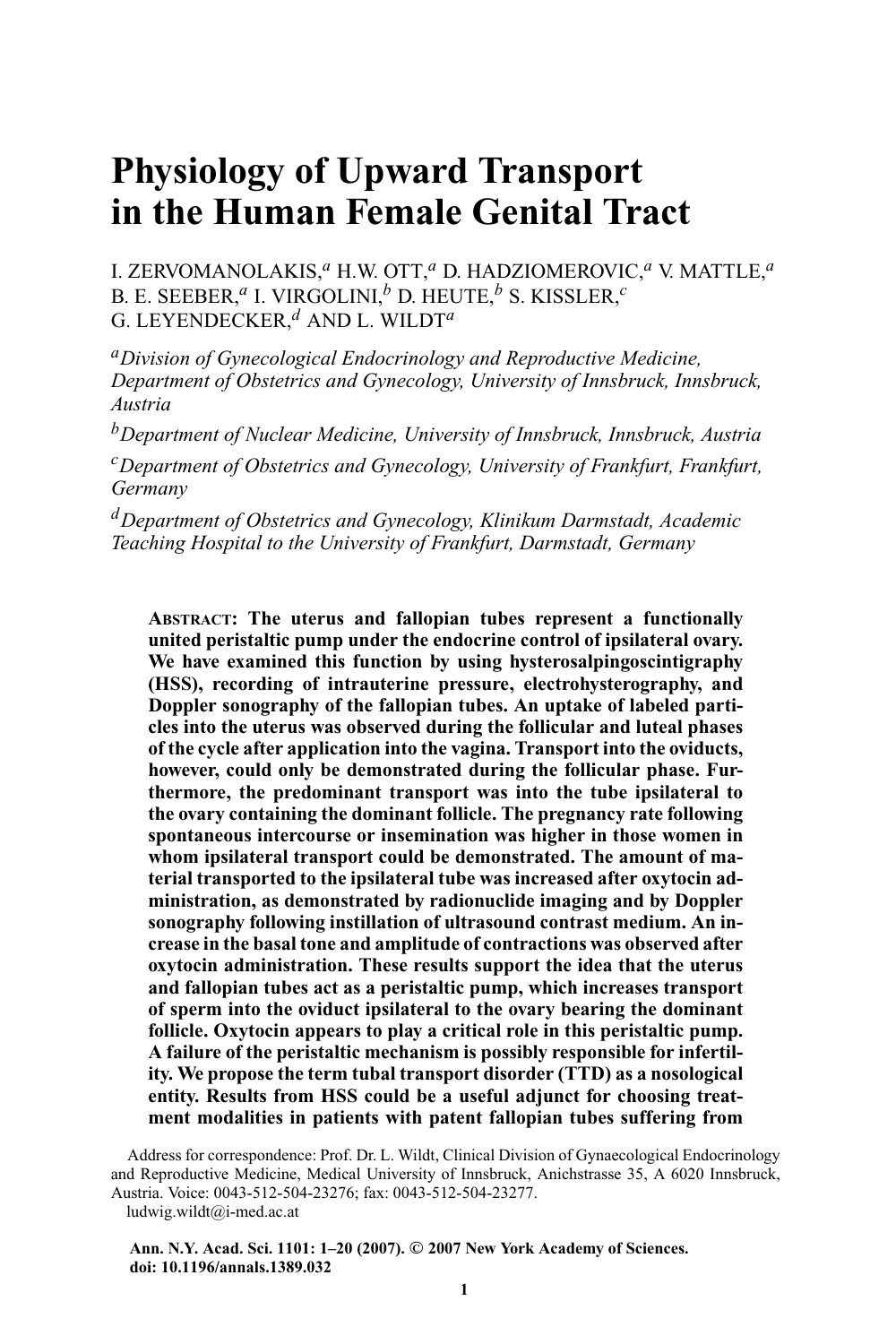**infertility. These patients may be better served with** *in vitro* **fertilization (IVF).**

**KEYWORDS: sperm transport; female genital tract; hysterosalpingoscintigraphy; intrauterine pressure; oxytocin; infertility**

# **INTRODUCTION**

One of the critical steps in the process of reproduction is the transport of spermatozoa from the vagina to the pars ampullaris of the fallopian tube. Its successful completion requires a mechanical patency as well as a functional integrity of the uterus and the oviducts.<sup>1,2</sup> The biological significance and pathophysiology of transport function, in contrast to simple mechanical patency of the female genital tract, have also not been completely understood. The procedures used for clinical evaluation of the uterus and oviduct, that is, hysterosalpingography (HSG), hysterosalpingocontrastultrasonography (Hy-CoSy), and laparoscopy with chromopertubation (LSCP) are based on the infusion of liquid media into the uterus, such as a radiological water-soluble contrast medium, a contrast medium developed for ultrasonography and a solution of methylene-blue during laparoscopy, using pressure to force their passage through the fallopian tubes into the abdominal cavity, and mainly assess mechanical patency.3–5 Mechanical patency does not necessarily equate with functional integrity. Up to now, development and clinical application of methods for the assessment of functional aspects of the genital tract with regard to transport processes have not been available and thus not examined as possible diagnostic tools. By studying aspects of transport mechanisms in the uterus and the fallopian tubes through the use of hysterosalpingoscintigraphy (HSS), in conjunction with other biophysical and pharmacological interventions, we offer new insights into the pathophysiology of the female reproductive tract. Consequently, we suggest that tubal transport disorders (TTD), which can be diagnosed by HSS, may represent a thus far unrecognized factor in infertility.

#### **METHODS**

#### *Patients*

We reviewed the results of HSS in more than 1,000 women, ages 20–46, suffering from primary or secondary infertility of various etiologies, who underwent HSS followed by HyCoSy, to evaluate uterine and fallopian tube function. These women also underwent other diagnostic procedures, such as cycle monitoring combining determination of luteinizing hormone (LH), estradiol (E2), and progesterone in serum with sonographic determination of follicular development. Informed consent was obtained from all participants.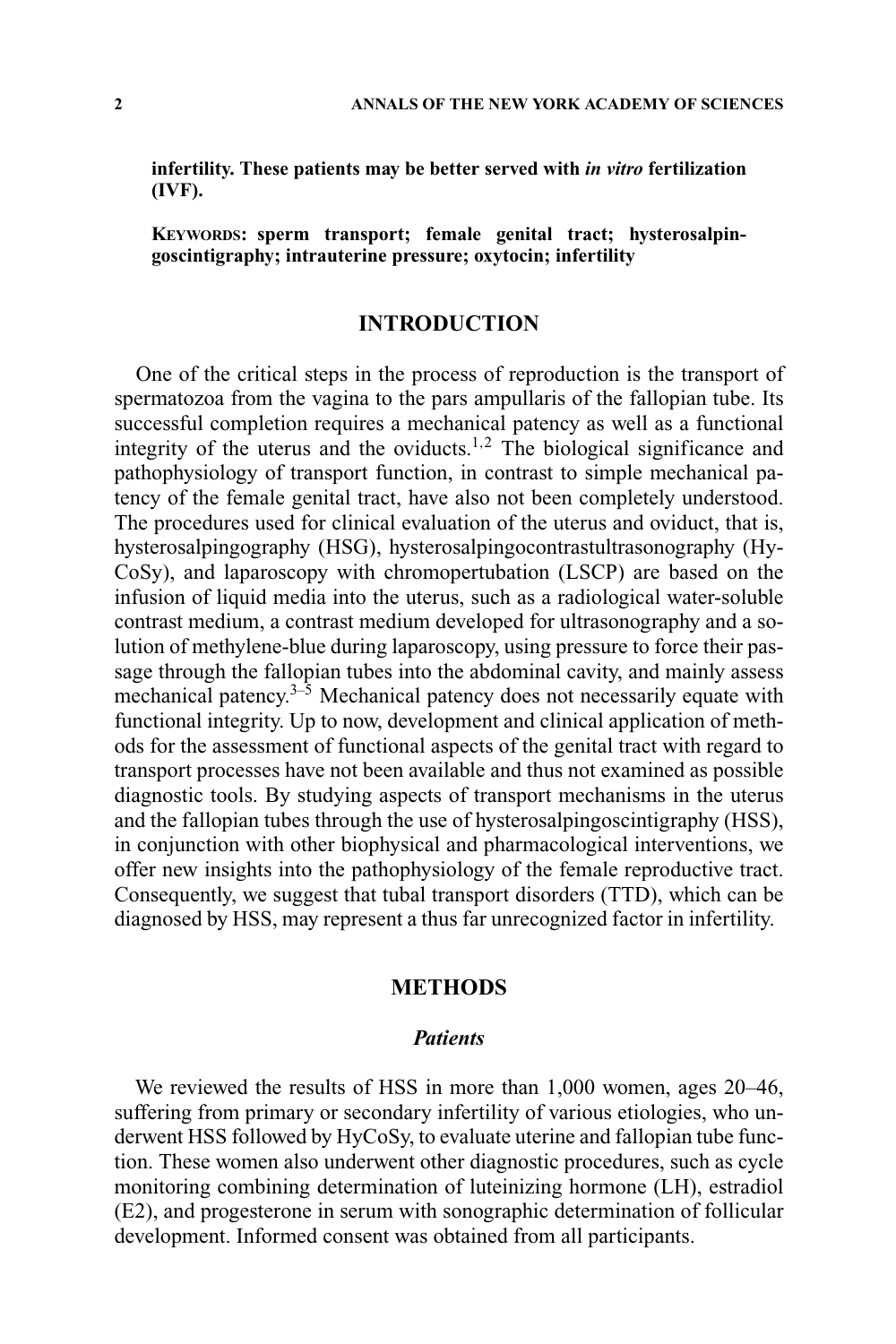## *Materials*

Urinary silastic catheters 6 or 8 charriere for intrauterine application of contrast medium fitted with an inflatable balloon were used (Uromed Kurt Drews GmbH, Oststeinbeck, Germany). We prepared the recording electrodes for electrohysterography using cephalic electrodes from Hewlett Packard Medical Products Group, Waltham MA, USA. Silastic, polyethylene, and teflon tubing was obtained from Reichelt Chemietechnik, Heidelberg, Germany.

#### *Cycle Monitoring*

We defined a dominant follicle as a follicle with a diameter of more than 10 mm and determined LH, E2, and progesterone in blood samples collected once daily starting on day 10 of the cycle using commercially available immunoassays (Boehringer Mannheim, Germany). The luteal phase was assessed by progesterone levels taken every 2–5 days during the 2 weeks after the beginning of the LH surge until the onset of menstruation. Ultrasonography was used to monitor follicular development using Siemens Sonoline AC and Siemens Versa Pro ultrasound devices (Siemens AG, Erlangen, Germany), both equipped with 5.0–7.5 MHz vaginal probes.

#### *HSS*

HSS was performed in the follicular phase of the cycle in 1,000 patients. Fifteen patients were examined inadvertently during the early- to midluteal phase. The largest follicle was identified by ultrasonography on the day of examination and its localization (left or right ovary) and diameter were determined. Using a catheter we applied  $10 \pm 2 \text{ MBq-TC-99}$  m labeled macroaggregates of human serum albumin (SolcoMAA, Solco Basel AG, Birsfelden Switzerland) with a size of 5–20 Hm, corresponding roughly to the size of spermatozoa, in a volume of 1–2 mL to the posterior vaginal fornix with the patient in a supine position. Scans with a gamma camera were obtained immediately after application and at various time intervals for up to 4 h, as already described.<sup>6,7</sup> Color printouts of the scans were used for evaluation. A small mark was set on the skin between symphysis pubis and the umbilicus for topographical identification. The results were rated as (a) radioactivity within the cavum uteri, (b) radioactivity within the fallopian tubes, and (c) radioactivity within the abdominal cavity. Combining the examination with the findings obtained by ultrasonography, the results were further classified as ipsilateral when radioactivity concentrated predominantly within the fallopian tube on the side of the dominant follicle, as contralateral when radioactivity was detected predominantly in the tube opposite to the side of the dominant follicle,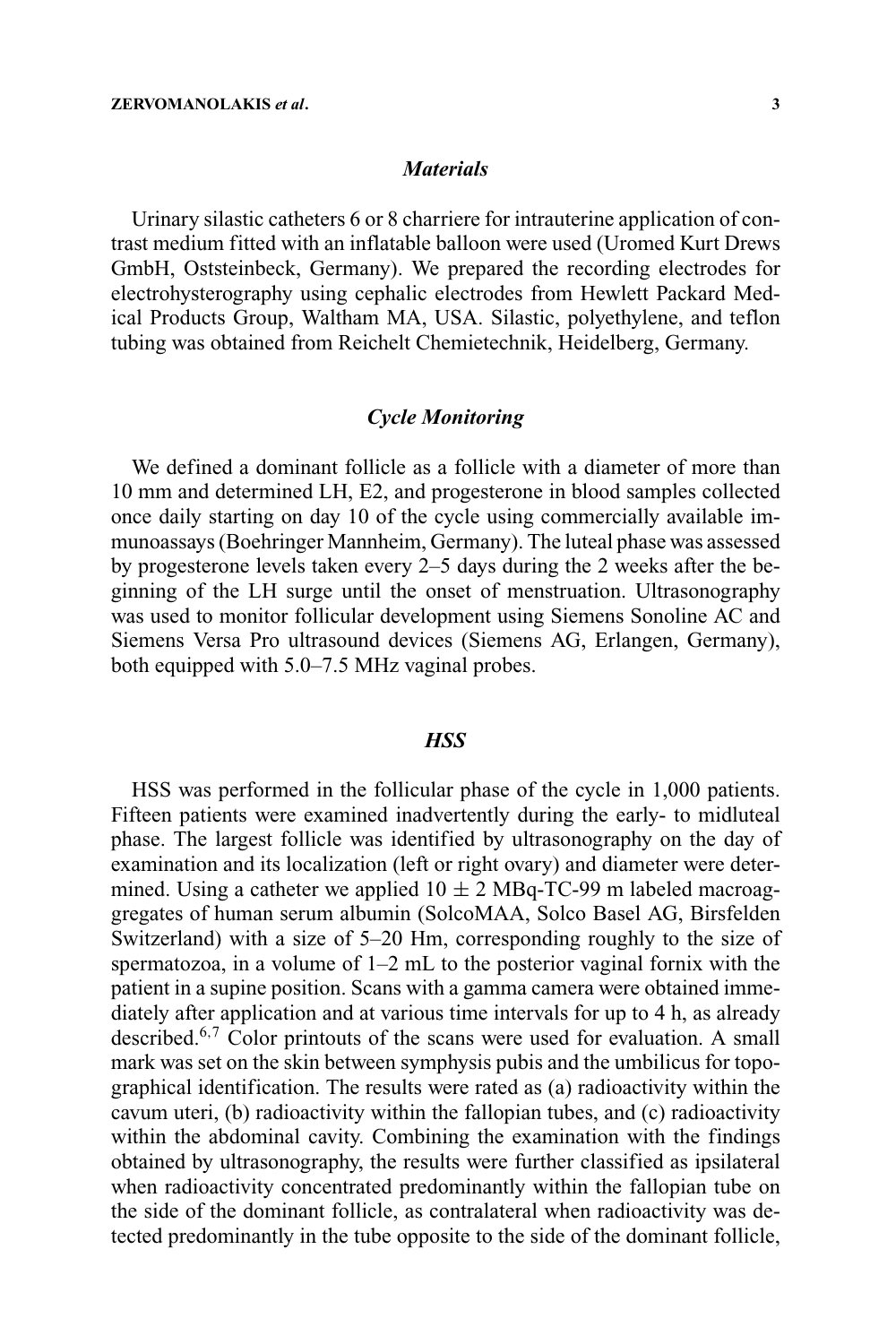as bilateral when activity was found equally distributed within both tubes, and as unilateral when activity was found within one tube only, but no dominant follicle was identified by ultrasound.

# *Validation of HSS*

A bladder catheter was placed into the uterus in 4 patients after the examination was completed and flushed with 3 mL of saline to ascertain that the labeled material had remained in an intrauterine or intratubal position. The amount of radioactivity in the region of the uterus was determined and compared to that in the abdominal cavity by taking an additional scan after flushing. In addition, fluid was collected from the pouch of Douglas in 3 patients who underwent laparoscopy on the HSS day and the radioactivity of the fluid was counted in a well-type gamma counter. The fluid was divided into two aliquots. One aliquot (0.5 mL) was mixed with 3 mL 20% trichloracetic acid. The sample was centrifuged, the supernatant removed, and the radioactivity in the precipitate was counted. The second aliquot was centrifuged, the pellet washed once with saline and counted after recentrifugation for 10 min. Microscopic examination of the pellet was done.

## *Effects of Oxytocin*

The transport of radiolabeled microspheres was used to examine the effects of oxytocin in 50 patients, using serial HSS scans. The first scan was performed immediately after application of the microspheres to the vagina, followed 8–10 min later by a second scan. After intravenous (i.v.) administration of 3 international units (IU) oxytocin (Syntocinon, Sandoz AG, Nürnberg, Germany), two additional scans were taken, one immediately after oxytocin injection and the second scan 8–10 min later. Regions of interest (ROI) were placed for quantitative evaluation on both sides of the uterus in the area of the fallopian tubes and the radioactivity per unit time within these areas was recorded and plotted.

#### *Measurement of Intrauterine Pressure (Hysterotonography)*

During the follicular phase of the cycle, the intrauterine pressure was recorded in 25 patients using either a catheter fitted with two Millar-microtip transducers positioned 6 cm apart or with two catheters filled with sterile water, each connected to a Gould–Statham element as pressure recorder. The catheters were made from teflon or polypropylene tubing with an outer diameter of 1 mm and fitted at the tip with a small, inflatable rubber balloon as pressure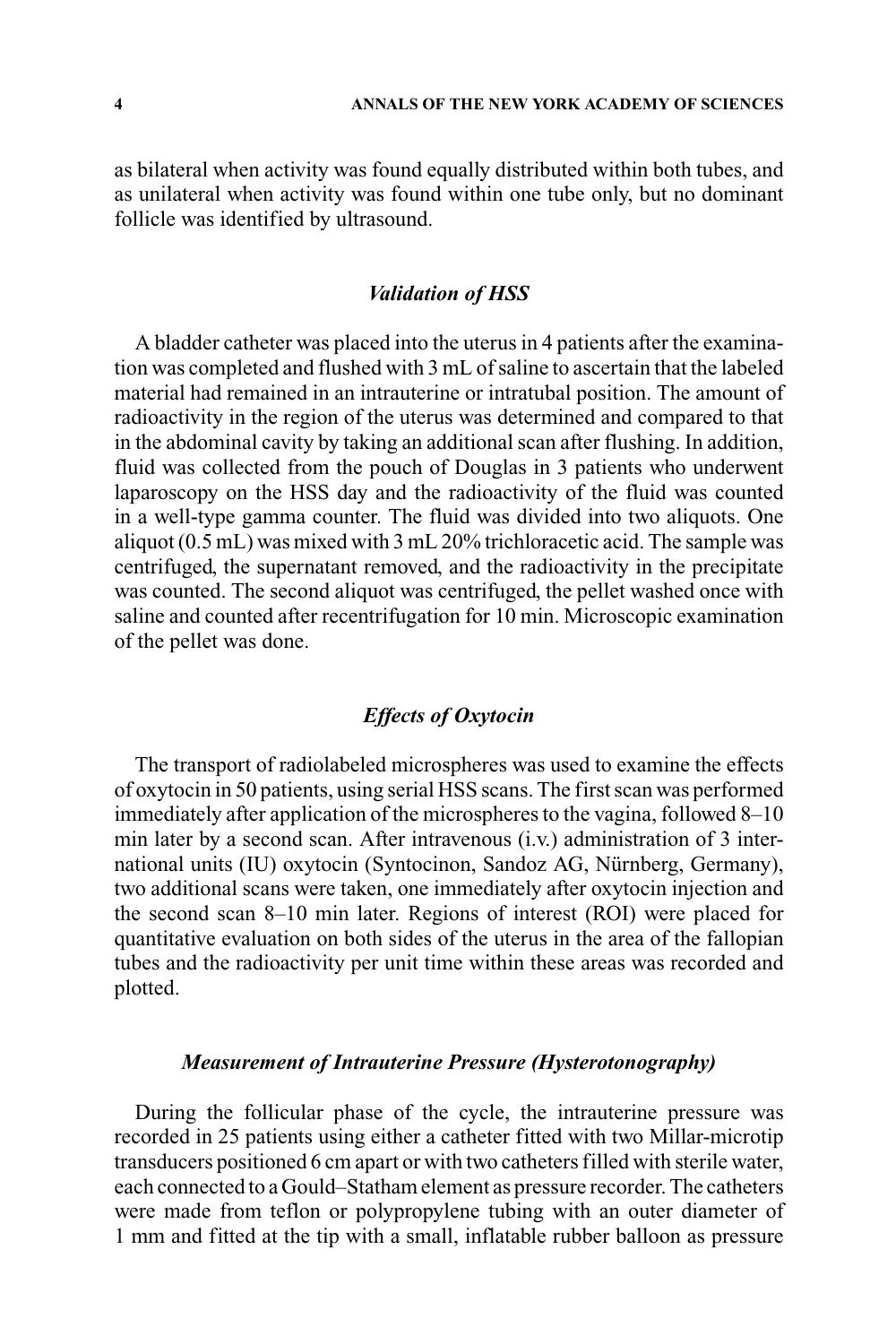sensor (Hugo Sachs Elektronik, March-Hugstetten, Germany). The catheters were placed under ultrasonographic guidance into the uterus with the tip of the

first catheter at the fundus (position I), and the tip of the second catheter just behind the internal os (position II). The catheters were either connected with an 8-charriere bladder catheter that could be blocked by an inflatable balloon or held in place by a wire clip attached to the cervix, so that their expulsion could be avoided. Using this multichannel recorder, the differential between the pressure measured at positions I and II (intrauterine pressure) was recorded for 10 to 20 min. Oxytocin was administered either i.v. (3 IU) or as nasal spray (4 IU) and recording continued for another 10 to 20 min. Frequency and amplitude of contractions and the pressure gradients between fundus and cervix uteri were determined using calipers.

#### *Electrohysterography*

Two silver electrodes made from a cephalic electrode were used for recording uterine electrical activity in 20 patients. The wires were immersed repeatedly into a solution prepared by mixing 1 mL medical grade silastic adhesive with 5 mL n-Hexane and allowed to dry at room temperature under a light stream of air for insulation. The insulating silastic layer was then removed carefully with a scalpel at a length of 2 mm from the tip of the wires. By placing one electrode into the fundus uteri and fixing the second one at the external os or within the cervix, we could measure electrical potentials continuously and record them with a Biofeedback system (SOM Biofeedback, Murrhardt, Germany) connected to a computer. A computer program adapted from a program for detection of pulses of hormones in plasma<sup>8</sup> identified the amplitude and frequency of spikes and calculated the variability from point to point.

# *Doppler Ultrasonography of the Fallopian Tubes*

Performing Doppler ultrasonography in 60 patients who underwent HyCoSy was used to determine flow through the fallopian tubes. We infused contrast medium (Echovist 300, Schering AG, Berlin, Germany) into the uterus via a catheter until the uterine cavity and the fallopian tubes could be visualized either by vaginal or by abdominal ultrasonography. After removal of the catheter, a pulsed Doppler beam was directed to the cavum uteri and the fallopian tubes. The ultrasound probe was held in place by a clamp fitted to a colposcope holder. Oxytocin was administered i.v. or intranasally at doses of 4 and 3 IU per application, respectively, after 2–5 min and the recording of Doppler signals was continued. A video printer was used during the recording periods. An increase to at least 10 cm/sec for a duration of at least 1 sec was defined as a signal. Frequency and intensity of the signals on the printout were determined using mechanical calipers.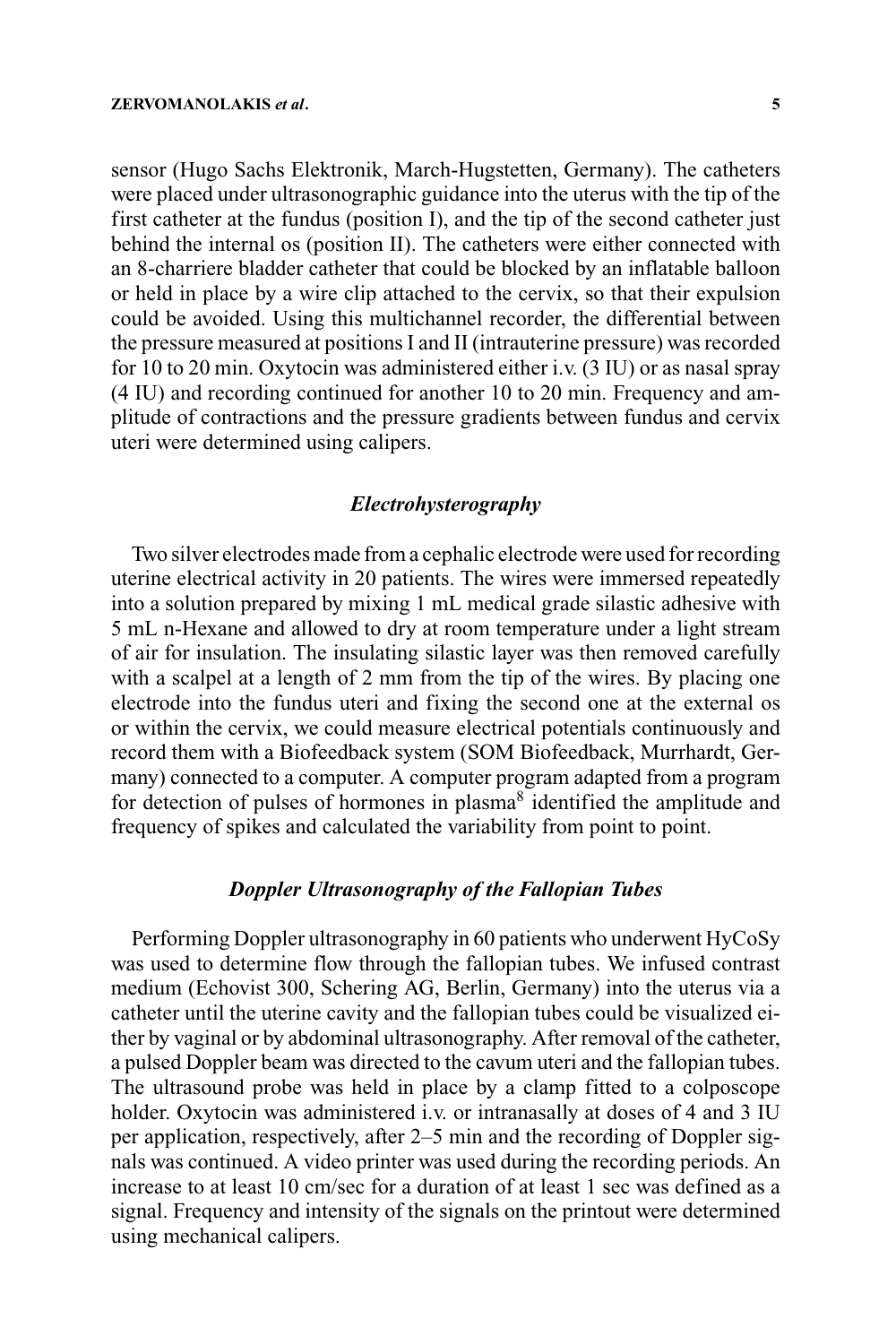#### **6 ANNALS OF THE NEW YORK ACADEMY OF SCIENCES**

# *Measurement of Ciliary Beat Frequency*

Using a photoelectric technique and fast Fourier transform analysis, we determined the baseline ciliary beat frequency (CBF) of fimbria under standardized temperature conditions. Fimbrial portions of fallopian tubes were collected from 21 patients undergoing post partum sterilization, after obtaining written informed consent and local ethical committee approval. All study subjects had regular menstrual cycles before gravidity and no subject had used hormonal medications during pregnancy. Normal appearing, representative sections of fimbrial tissues, 0.5–1 cm in length, of both fallopian tubes of each subject were rinsed several times to remove all visible evidence of blood. Changes in CBF were documented by ROI measures for temperatures ranging from 37–39◦C.

#### *Clinical Evaluation of Tubal Patency*

The mechanical tubal patency is defined as the observation of flow into the abdomen revealed by one of the following methods: HSG, HyCoSy, or LSCP. HSG was performed with a Schultze apparatus applied to the cervix for instillation of a radiological water-soluble contrast medium into the uterus (Isovist 300, Schering AG, Berlin, Germany). During HyCoSy a bladder catheter (Kinder- Ballon-Katheter 6 charriere, Uromed) was placed into the uterus and blocked; 2–4 mL of contrast medium developed for ultrasonography (Echovist 300, Schering AG, Berlin, Germany) was infused via the catheter into the uterus. The flow into the uterine cavity and the fallopian tubes was monitored by vaginal ultrasonography. Chromopertubation during laparoscopy was performed by placing a portio adapter into the uterus and infusing a solution of methylene-blue, with visualization of contrast escaping the fimbria as evidence of patency.

#### *Statistical Analysis*

The SPSS software package versions 6.1.3–11.00 were used for statistical analysis. Multiple data sets were analyzed by analysis of variance (ANOVA) followed by the Newman–Keuls test for comparing means. The level of significance was set as  $P < 0.05$ . Chi-squared analysis was used for testing distributions. Paired *t*-test was used when the effects of treatment were compared.<sup>9</sup>

# **RESULTS**

Rapid transport of the microspheres from the vagina into the uterine cavity was confirmed by the detection of labeled particles in the uterus at the time of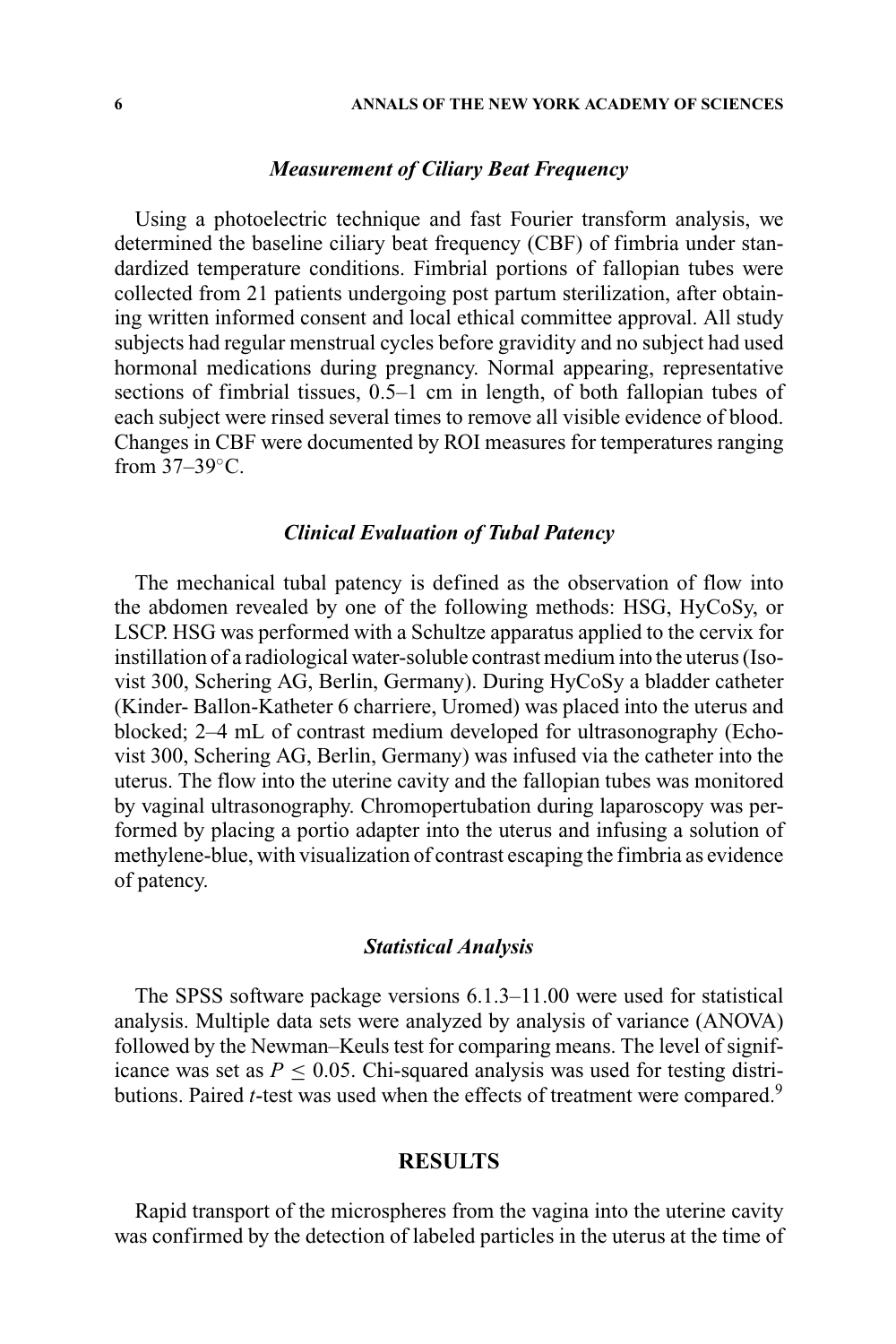the first HSS scan, as early as 2 min after intravaginal application. Uptake into the uterus was observed during the follicular as well as during the luteal phases of the cycle in every patient examined. Radioactivity entered the fallopian tubes either on both sides (15%) or on only one side (64%) in 79% of the patients studied during the follicular phase. In the remaining patients, radioactivity was detected only in the uterine cavity and did not migrate into the fallopian tubes. FIGURE 1 shows typical examples of the scans. Significant radioactivity entering the pelvis was observed in only 6% of the patients.

The ascension of radioactive particles into the uterus in the 15 patients examined during the luteal phase appeared to be indistinguishable from that observed during the follicular phase. However, we did not observe transport into the oviducts in any of the patients examined during the luteal phase. In addition, in these 10 women, we observed a qualitatively different pattern of distribution of radioactivity within the uterus compared to that observed during the follicular phase of the cycle. A rather broad area of radioactivity was observed during the luteal phase giving the impression of a large cavum uteri, while during the follicular phase, the area of maximal activity had an elongated shape.

Radioactivity from the uterine cavity and the oviducts was completely dispersed by flushing the uterus with a small volume of saline ( $\sim$  3 mL). In addition, more than 90% of radioactivity in the fluid collected from the cul de sac in 3 patients who underwent laparoscopy was found in the pellet after centrifugation and could be precipitated by trichloracetic acid, indicating that most of the radioactivity was still protein bound.

FIGURE 2 shows the relationship between ipsilateral and bilateral entry of radioactivity into the fallopian tubes and the size of the dominant follicle. The frequency of ipsilateral transport of activity into the oviduct was found to increase from 10% to 75% with increasing diameter of the leading follicle,



**FIGURE 1.** Typical examples of scans taken 10–20 min after application of 10–12 MBq 99mTc labeled microspheres to the posterior vaginal fornix, demonstrating (from left to right) uptake into the uterus and unilateral transport to the right fallopian tube (**A**), uptake into the uterus only (**B**), and bilateral transport into the oviducts (**C**). A marker is placed at half distance between the symphysis and umbilicus (reprinted from Wildt *et al*. <sup>27</sup> with permission).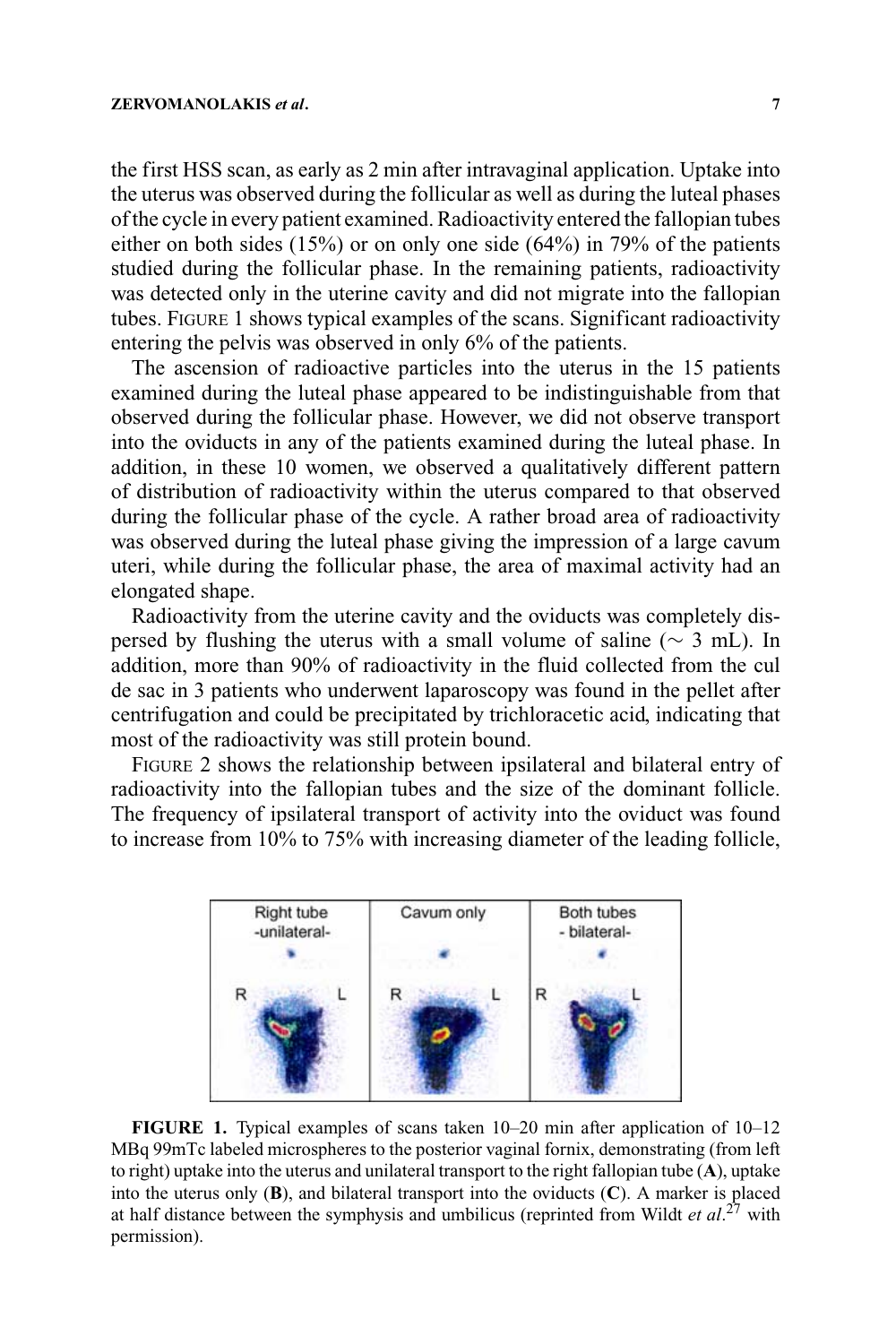

**FIGURE 2.** Lateralization of transport of labeled microspheres and size of the leading follicle. With increasing diameter of the dominant follicle, the proportion of patients exhibiting ipsilateral transport to the oviduct leading to the dominant follicle did increase progressively. The proportion of patients who had ipsilateral transport was higher in those who became pregnant after timed intercourse or intrauterine insemination than in those who did not conceive after this treatment (Treatment duration lasting up to 6 cycles). Up to a follicle size of 13 mm, ipsilateral transport could be diagnosed only in retrospect, at the time when a dominant follicle appeared on the side where radioactivity was concentrated.

when all patients were included in the analysis. The percentage of patients with ipsilateral transport was higher and increased from 25% to 95%, when only those patients were considered who later became pregnant either spontaneously or after intrauterine insemination.

TABLE 1 shows the relationship between the outcome of treatment of infertility and the asymmetrical distribution of radioactivity. The combined pregnancy rate for spontaneous pregnancies (Sp) or pregnancies following intrauterine insemination (IUI) in women exhibiting ipsilateral transport was 21.7%; when no entry of radioactivity into the tubes was found, the pregnancy rate was only  $2\% (P < 0.05)$ . In contrast, no significant difference in pregnancy rate (22.7%) vs. 24.5%, respectively) could be observed between both groups of patients who underwent *in vitro* fertilization (IVF) or intracytoplasmic sperm injection (ICSI).

The effects of oxytocin administration on transport of radioactivity are shown in FIGURES 3 AND 4. After oxytocin administration, radioactivity within

**TABLE 1. Relationship between the outcome of treatment for infertility and the symmetrical distribution of radioactivity**

|                          | Ipsilateral Transport | No Transport   |
|--------------------------|-----------------------|----------------|
| Pregnant $(Sp^* + IUI)$  | 78/360 (21.7 %)       | 4/200(2%)      |
| Pregnant ** $(IVF+ICSI)$ | 25/110(22.7%)         | 48/196 (24.5%) |

∗includes pregnancies after normal and timed intercourse.

∗∗includes pregnancies after transfer of cryopreserved pronucleus cells.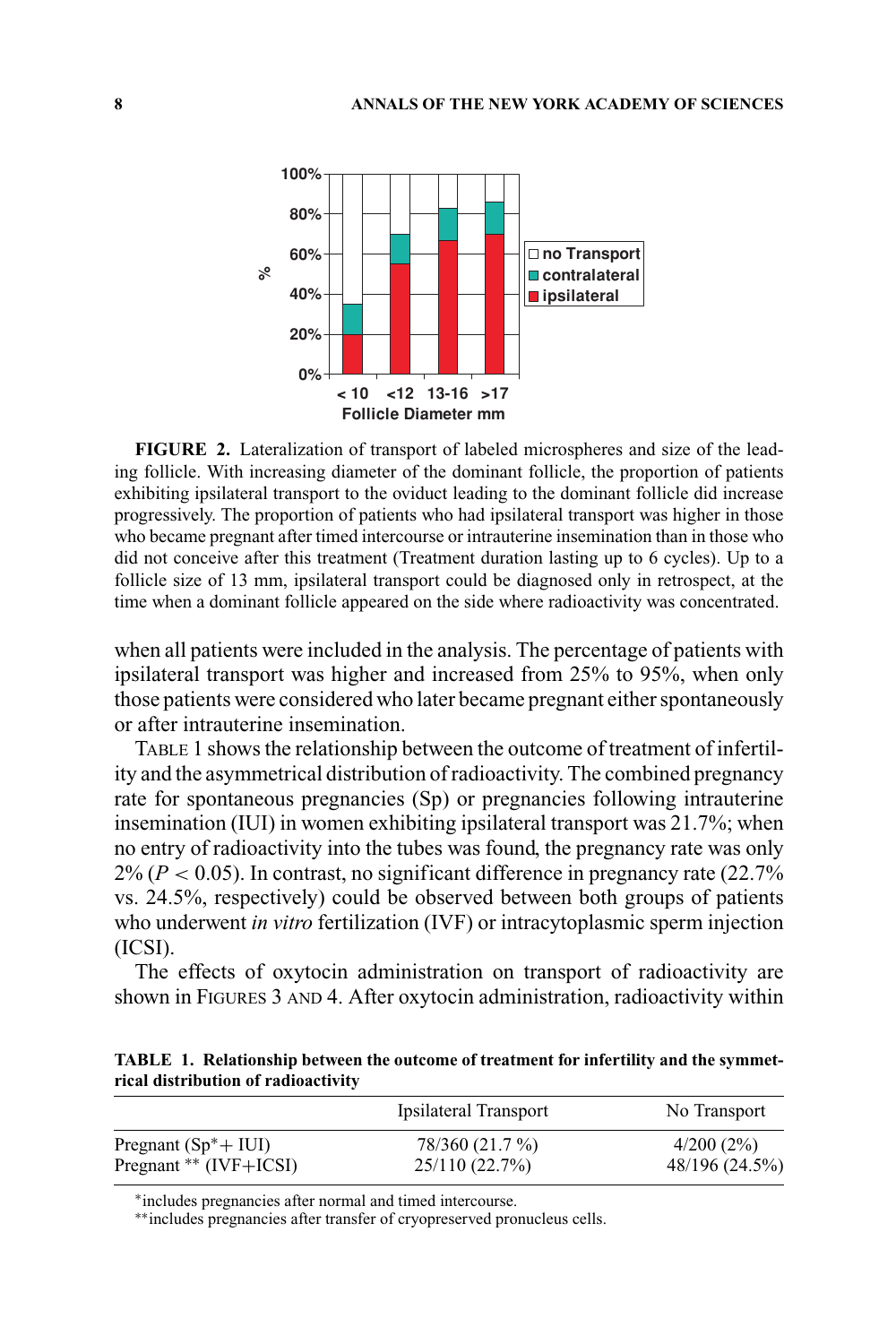the ROI on the ipsilateral side immediately increased, suggesting an increase in the amount of particles transported as a consequence of the administration of the peptide, as shown in FIGURE 3. Radioactivity on the contralateral side, in contrast, did not exhibit dramatic changes. FIGURE 4 summarizes the data for all 50 patients studied. During the luteal phase, oxytocin had no effect on the distribution of radioactivity within the uterus.

Doppler ultrasonography of the uterus and the oviduct filled with contrast medium resulted in eddy formations, indicative of turbulent rather than laminar flow within the tubes. Oxytocin administration resulted in an increase of turbulent flow, as shown in FIGURE 5, but only within the oviduct on the side of the dominant follicle. Only few signals could be detected on the contralateral side before and after the administration of oxytocin.

FIGURE 6 shows the results of the recording of the intrauterine pressure during the follicular phase of the cycle before and after oxytocin administration. Basal pressure increased significantly  $(P < 0.05)$  immediately following the administration of oxytocin.

FIGURE 7 shows the results of the recording of the CBF under a constant physiological temperature of 37 $\degree$ C. The mean ( $\pm$  SD) baseline in tubal explants



**FIGURE 3.** Intravenous (i.v.) administration of oxytocin (3 IU) in a patient during HSS. The upper panel (**A** and **B**) shows two scans taken 10 min apart, with the regions of interest (ROI) depicted as boxes over the cavum and the left and right oviducts, respectively. The lower panel shows radioactivity measured within the ROIs over the left and right oviducts and expressed as counts per second. The dominant follicle in this patient was located in the left ovary. Activity on the left side is higher than on the right side. The arrow marks the time when oxytocin was administered; this was followed by an increase of radioactivity found within the ROI on the left side, indicating increased transport into the left oviduct (reprinted from Wildt *et al*. <sup>27</sup> with permission).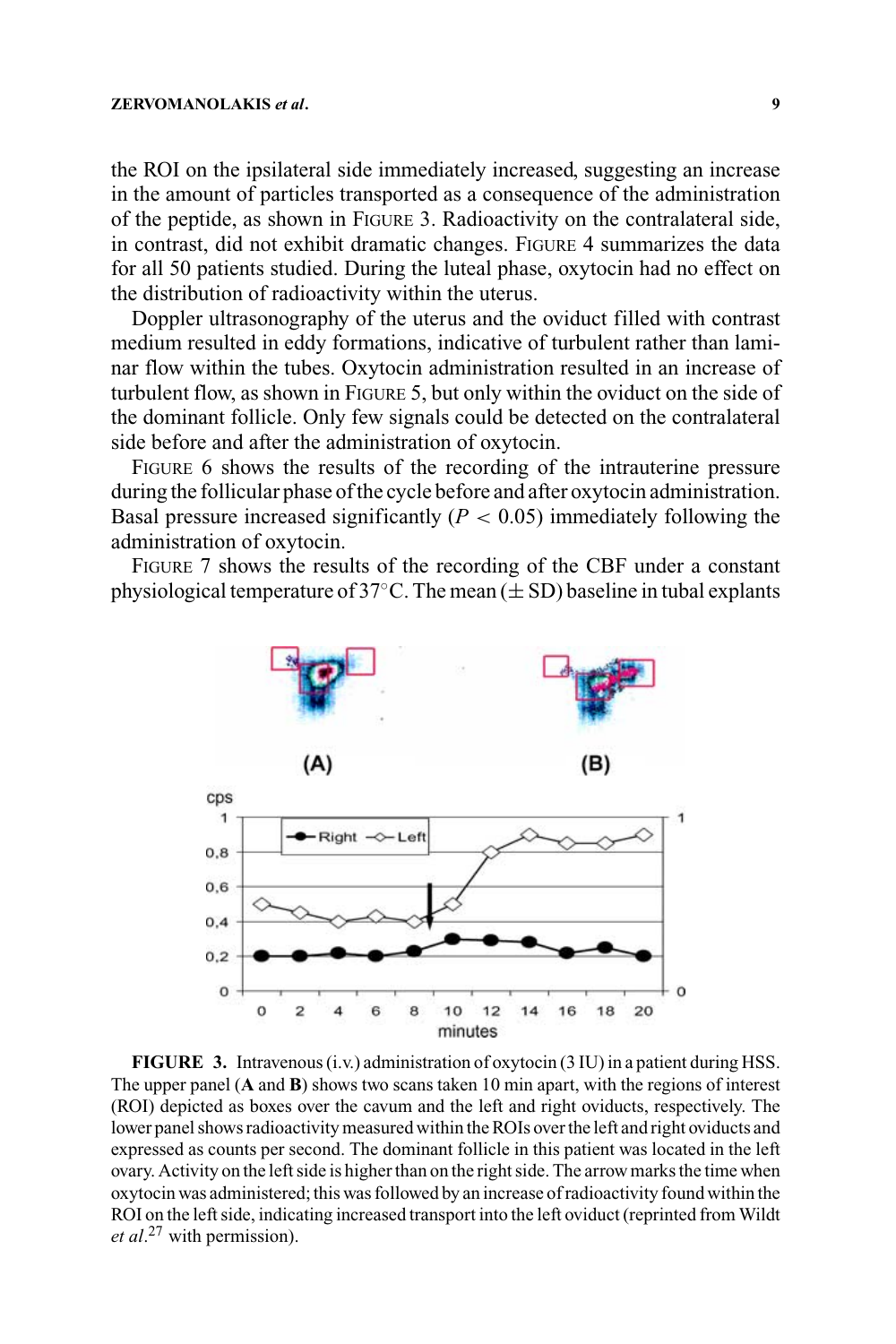

**FIGURE 4.** Relative increase of the radioactivity detected within the ROI placed over uterus and the fallopian tube leading to the dominant follicle. There is a significant  $(P \leq$ 0.05) increase in radioactivity immediately after oxytocin administration on the dominant, but not at the contralateral side. Data represent mean  $\pm$  SD of 50 observations (reprinted from Wildt *et al*. <sup>27</sup> with permission).

of the study population was 7.5  $\pm$  0.5 Hz. A significant increase of CBF of  $20\%$  (9.5  $\pm$  0.5 Hz) ( $P < 0.05$ ) was recorded after the temperature increased from  $37^\circ$ C to  $39^\circ$ C.

## **DISCUSSION**

Male germ cells have to migrate from the posterior vaginal fornix to the pars ampullaris of the fallopian tubes to fertilize an oocyte; the fertilized oocyte then has to be transported to the uterine cavity for implantation. The mechanisms and timing of this bidirectional travel are not completely understood. We studied the migration of radiolabeled immotile aggregates of serum albumin, used as surrogates for spermatozoa, from the vagina through the genital tract and explored some of the factors affecting this migration. We provide evidence that upstream transport in the genital tract may be composed of two components: a rapid uptake by the uterus from the vagina and a directed transport from the uterus to the oviduct toward the ovary bearing the dominant follicle. The former is observed during the follicular and luteal phase of the cycle, while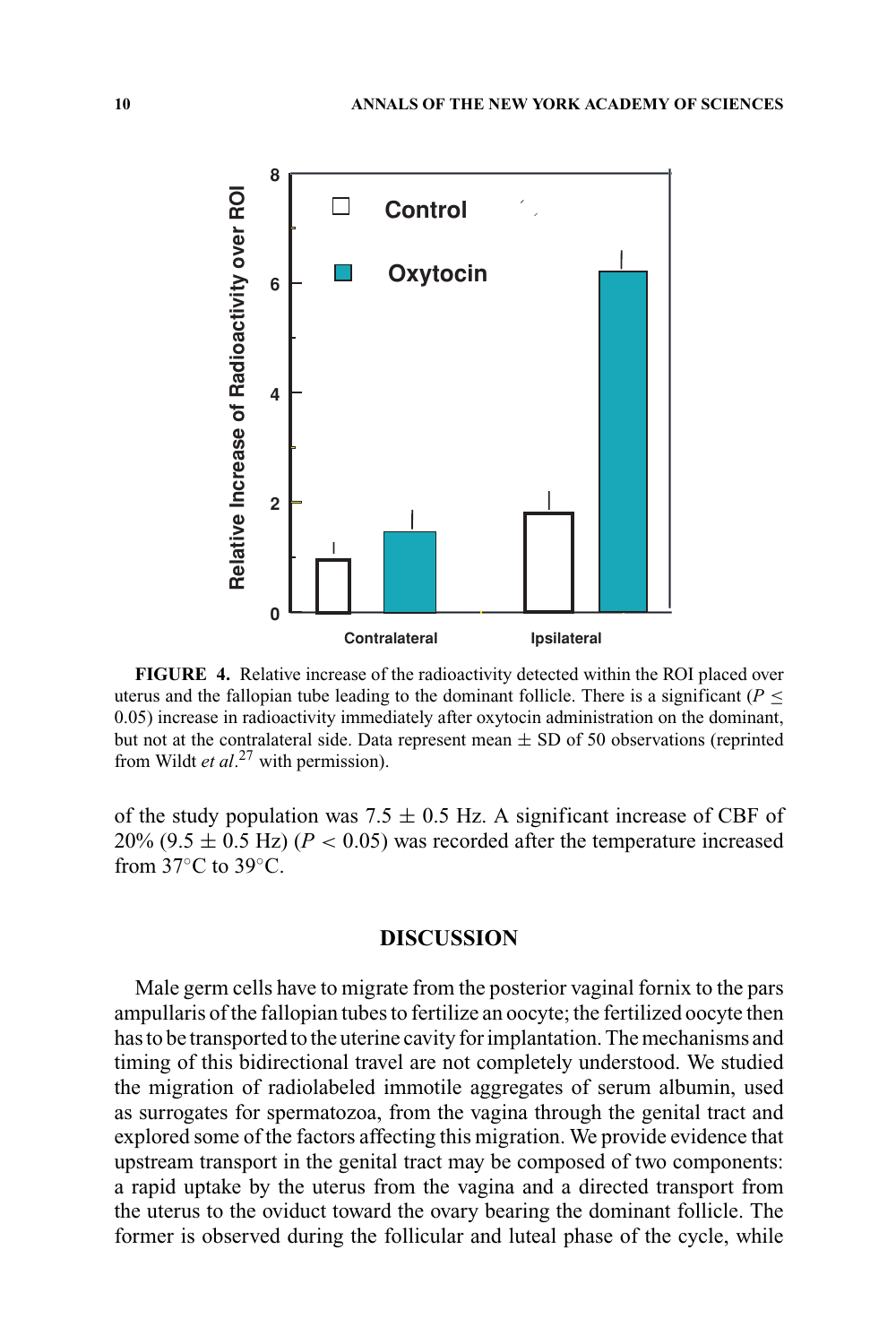

**FIGURE 5.** Doppler ultrasonography of the left and right fallopian tubes following instillation of echogenic contrast medium before and after oxytocin administration, demonstrating a significant increase ( $P \le 0.05$ ) in signal density and frequency after administration of the hormone. Data represent mean ± SD of 30 observations (reprinted from Wildt *et al*. <sup>27</sup> with permission).

the latter is restricted to the follicular and preovulatory phase, becoming more prominent when the size of the leading follicle increases. Therefore, we believe that the ovary bearing the dominant follicle controls this directed transport.

All examined patients exhibited an uptake of the radiolabeled aggregates by the uterus. This is an indication that this part of the transport mechanism is rather stable and that inhibition of sperm uptake does not represent a major factor in infertility. The observation of this uptake into the uterus during the luteal phase of the cycle was rather unexpected because of the hypothesis that the cervical mucus becomes impenetrable for spermatozoa under the influence of elevated progesterone serum levels. Spermatozoa have previously been shown to be immotile in luteal phase mucus *in vivo* and *in vitro*, resulting in a failure to penetrate cervical mucus *in vitro* experiments.<sup>10–13</sup> Our results may indicate that this does not necessarily affect that passive transport of spermatozoa, which may not be blocked during the luteal phase. Similar numbers of motile spermatozoa are found within the oviduct during the luteal as in the early- to midfollicular phase of the cycle, as previously reported by studies that examined the presence of spermatozoa in different compartments of the genital tract after intercourse. Nevertheless, the highest number of spermatozoa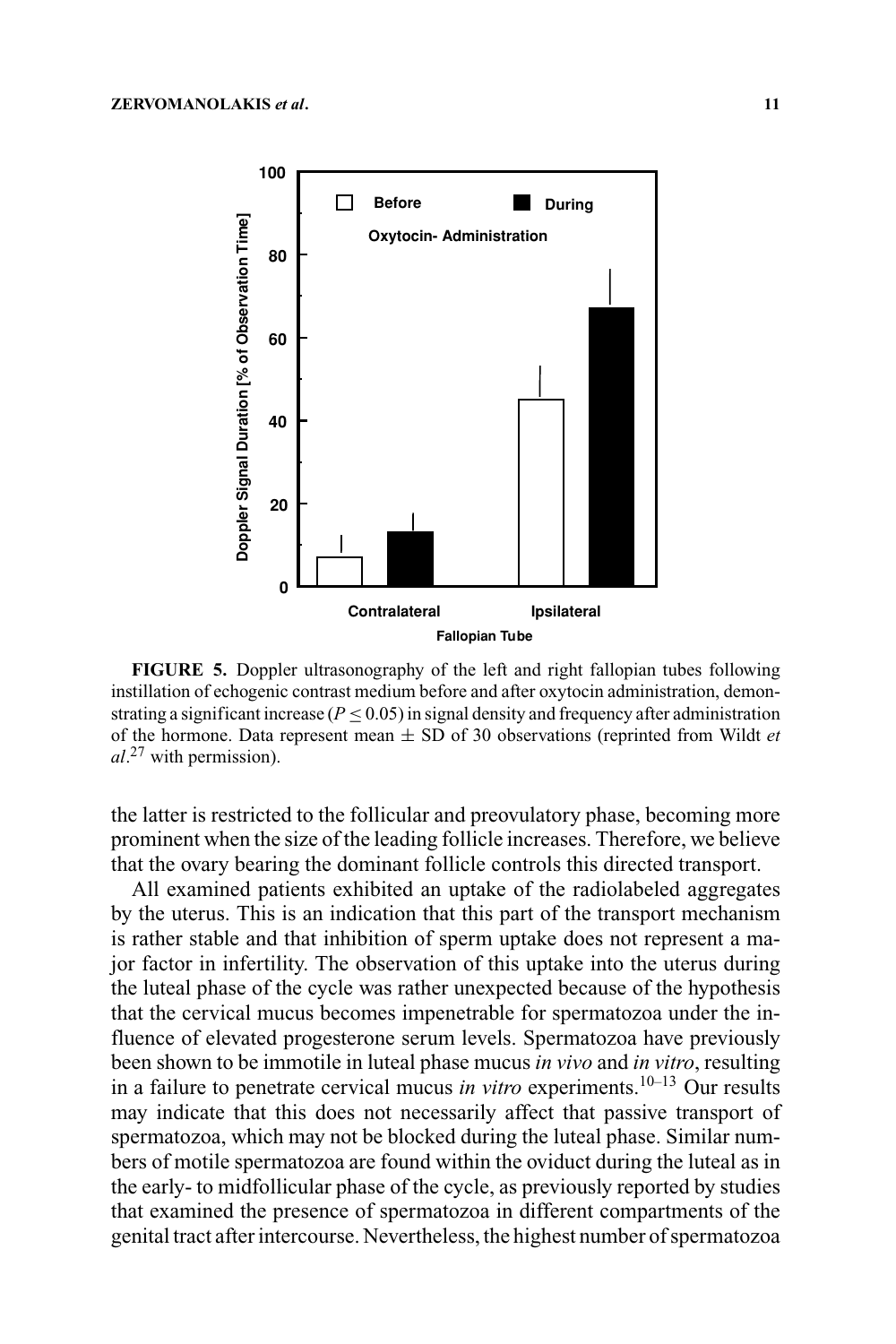

**FIGURE 6.** Intrauterine pressure recorded during the follicular phase of the cycle before and after the i.v. administration of 3 IU oxytocin. Transducer I (TrI) was placed in the fundal part (**A**), transducer II (TrII) near the internal cervical os (**B**). The arithmetic difference between pressure recorded in position II and the pressure recorded in position I is plotted in the lowest panel (**C**). Note the increase in basal tonus and the increase of the pressure difference between the two recording sites after oxytocin administration. The effect of oxytocin lasted for 20–40 min (reprinted from Wildt *et al*., 199827 with permission).

can be detected in the fallopian tube during the preovulatory phase.<sup>10–14</sup> With regard to sperm transport, our interpretation of the results of HSS is based on the assumptions that the properties of the labeled material used for examination are similar to those of human spermatozoa and that there is no separation of label from the carrier *in vivo*. Various radiolabeled compounds have been used the past 30 years for radionuclide imaging of the female genital tract, including aggregates of human albumin, radioactive inert gases, and labeled spermatozoa.  $6,15-22$  In this study, human serum albumin macroaggregates with Tc-99m attached to the protein by noncovalent binding were used as surrogates for spermatozoa. We feel that we can adequately confirm that the radioactivity was protein-bound because: (1) we observed the disappearance of the radioactivity from the uterus after flushing with saline and (2) the radioactivity collected from the cul de sac at laparoscopy could be precipitated completely by acid and still could be centrifuged down at low speed 4–7 h after application excluding uptake by the lymphatic system.

Although HSS has not been widely used, it is a technically very simple procedure with little discomfort to the patient, in contrast to HSG. There is an apparent discrepancy between the results of HSS and those obtained with HSG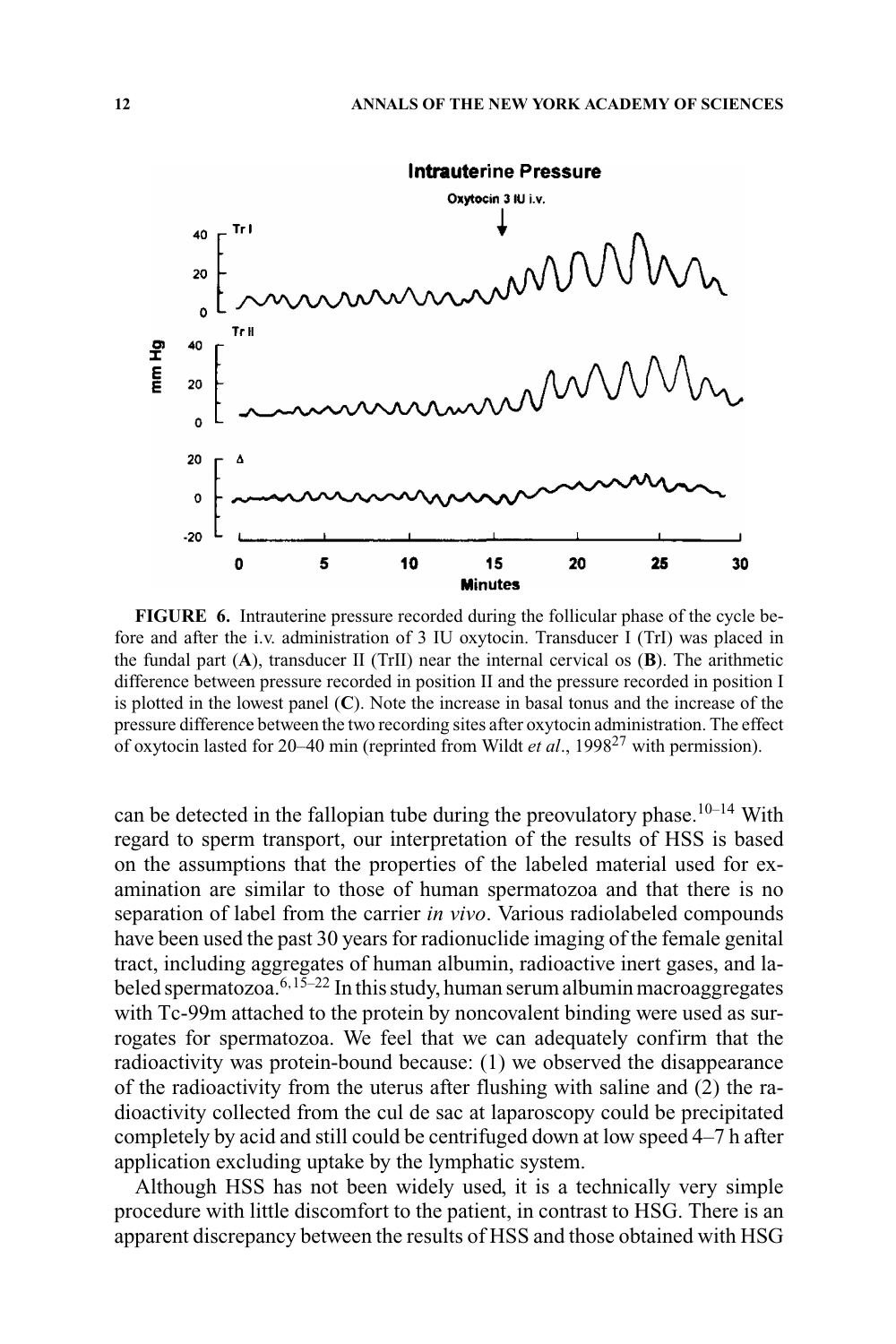

**FIGURE 7.** Ciliary beat frequency (CBF) is a local phenomenon in fimbrial cilia of human oviducts. Under physiological temperature conditions until 37°C, CBF is 7.5Hz  $\pm$ 0.5Hz (**A**). As temperature increased to 39◦C, CBF increased exponentially up to 20% (9.5  $\pm$  0.5Hz, (**B**). A postovulatory increase of CBF in local areas of fimbrial cilia cells of the ipsilateral tube may guarantee the pickup of the oocyte–cumulus complex into the tube.

or laparoscopy; in the majority of patients with proven patency of both fallopian tubes only one oviduct could be visualized by HSS. The transport of the radiolabeled microspheres is physiologically restricted to the oviduct leading to the ovary bearing the dominant follicle while the contralateral fallopian tube appears to be functionally closed, as it is observed by a detailed analysis of the results of HSS and their correlation with the results of ultrasonography and determination of endocrine parameters for follicular growth.23–26 Our present study demonstrates that ipsilateral transport, as first shown by our group in  $1992<sup>23</sup>$  is a reflection of the physiological function of the uterus and the oviduct and not the consequence of tubal pathology or an artifact of the method. This demonstration is supported by the observation that the pregnancy rate after normal intercourse or intrauterine insemination was significantly higher in patients exhibiting ipsilateral transport than in those who did not.

Our results also imply that failure of transport in patients with otherwise mechanically patent fallopian tubes, may be considered an etiology of infertility. Most of the patients examined in this study would have been diagnosed as suffering from idiopathic infertility. We proposed the concept of TTD as a more adequate description of the condition of these patients.<sup> $27$ </sup> The results of HSS may provide criteria for the choice of the adequate therapy in such women, since pregnancy rates in patients with TTD, which are extremely low following insemination or timed intercourse, can be increased substantially by *in vitro* fertilization.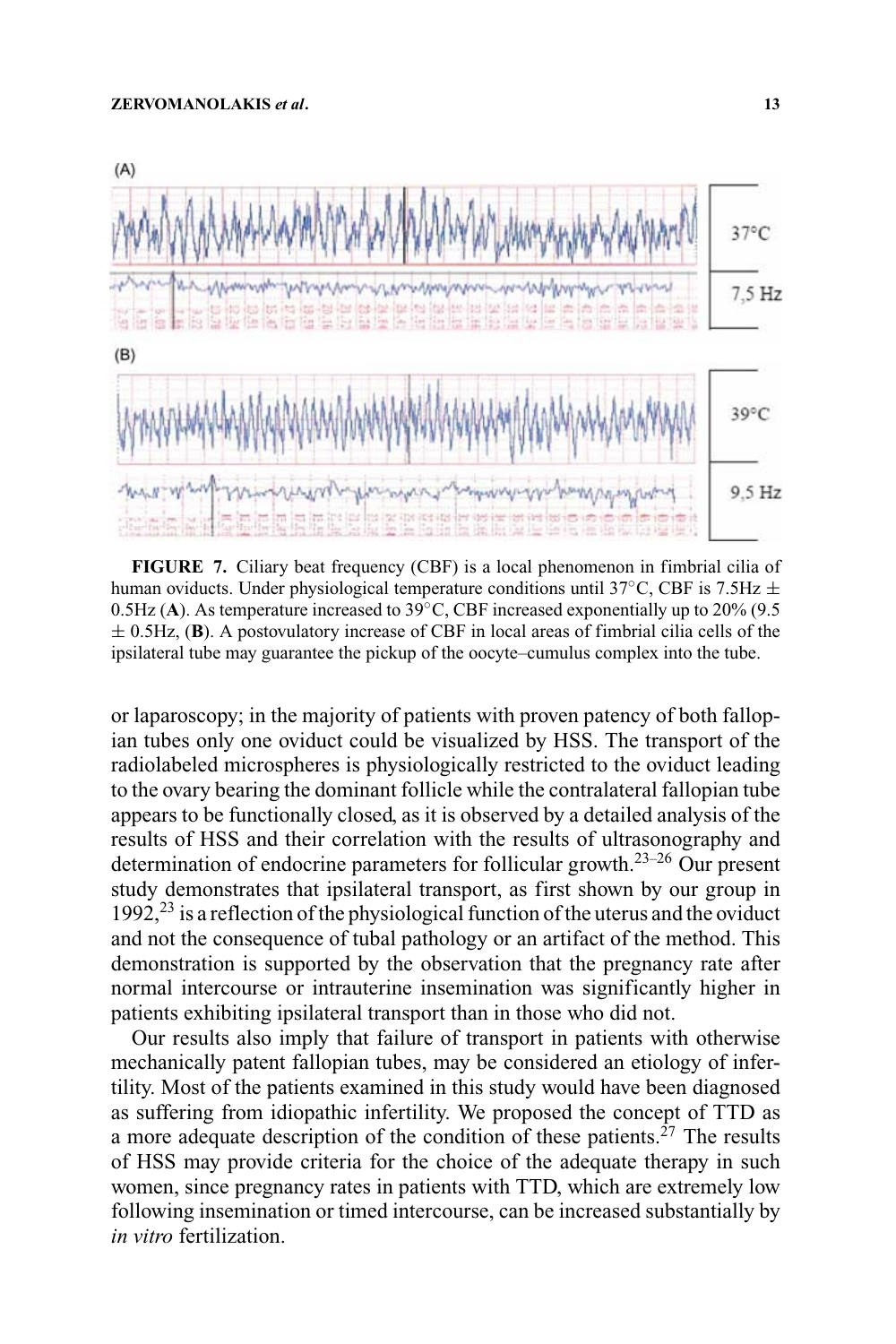The ovary bearing the dominant follicle appears to control the transport from the uterus to the oviduct. The proportion of patients exhibiting ipsilateral transport increased with the size of the dominant follicle, reaching up to 90% of those patients who became pregnant when the follicle diameter was 19 mm or more. The forces that are driving transport and the mechanisms directing this process need to be defined. Since the particles used for HSS are protein aggregates devoid of motility, motility of the spermatozoa can be excluded. Movements of the ciliae within the oviduct do not seem to be a major factor in rapid transport, since the beat of ciliae is directed from the ampulla to the uterus (the opposite direction), and women with Kartagener Syndrome, that is, congenital absence of ciliae, have no difficulties in becoming pregnant.<sup>1,28–31</sup> It is also unlikely that capillary forces generated within the mucus and a difference in hydrostatic pressure between vagina and peritoneal cavity account for the immediate uptake from the vagina and the directed transport.<sup>32</sup> Peristaltic contractions of the uterus and of the muscular layers of the fallopian tubes therefore represent the most likely candidates responsible for the rapid transport phenomena. Using direct measurement of intrauterine pressure or vaginal ultrasonography combined with videocinematography during the follicular phase of the cycle, peristaltic contractions of the nonpregnant uterus have been described in women during the normal menstrual cycle as well as in women suffering from primary dysmenorrhea or in women with endometriosis.<sup>33–37</sup> The contractions seem to occur with a frequency of 2– 5 per min and to exhibit a characteristic pattern of propagation in healthy women, depending on the phase of the menstrual cycle. While a cervicofundal propagation of peristaltic waves was found during the preovulatory phase of the cycle, a fundocervical direction predominated in the early follicular phase.

The strong positive correlation between the temperature and the oocyte pick-up rate in the animaloviductal infundibulum is demonstrated by a linear regression.38 Preovulatory temperature differences between the ampullary and isthmic portions of a single tube have been previously reported and thought to primarily reflect the extent and activity of the vascular and lymphatic beds in the oviduct tissues.39–41 We found periovulatory temperature differences of up to 1.5 ◦C between the two oviducts measured *in vivo* during tubal catheterization in a small group of patients, temperature being higher within the oviduct leading to the ovary bearing the dominant follicle (Wildt *et al*. unpublished) . Furthermore, we found an exponential increase in CBF in the range of physiological temperature. This is in accordance with the report of a significantly higher temperature in the ipsilateral tube corresponding to the dominant follicle compared to the contralateral side in human oviducts.<sup>42</sup> Our data suggest that this difference in periovulatory temperature between the two fimbriae may be responsible for the increased CBF on the side ipsilateral to the dominant follicle, underlining the concept of the uterus consisting of two functionally different components.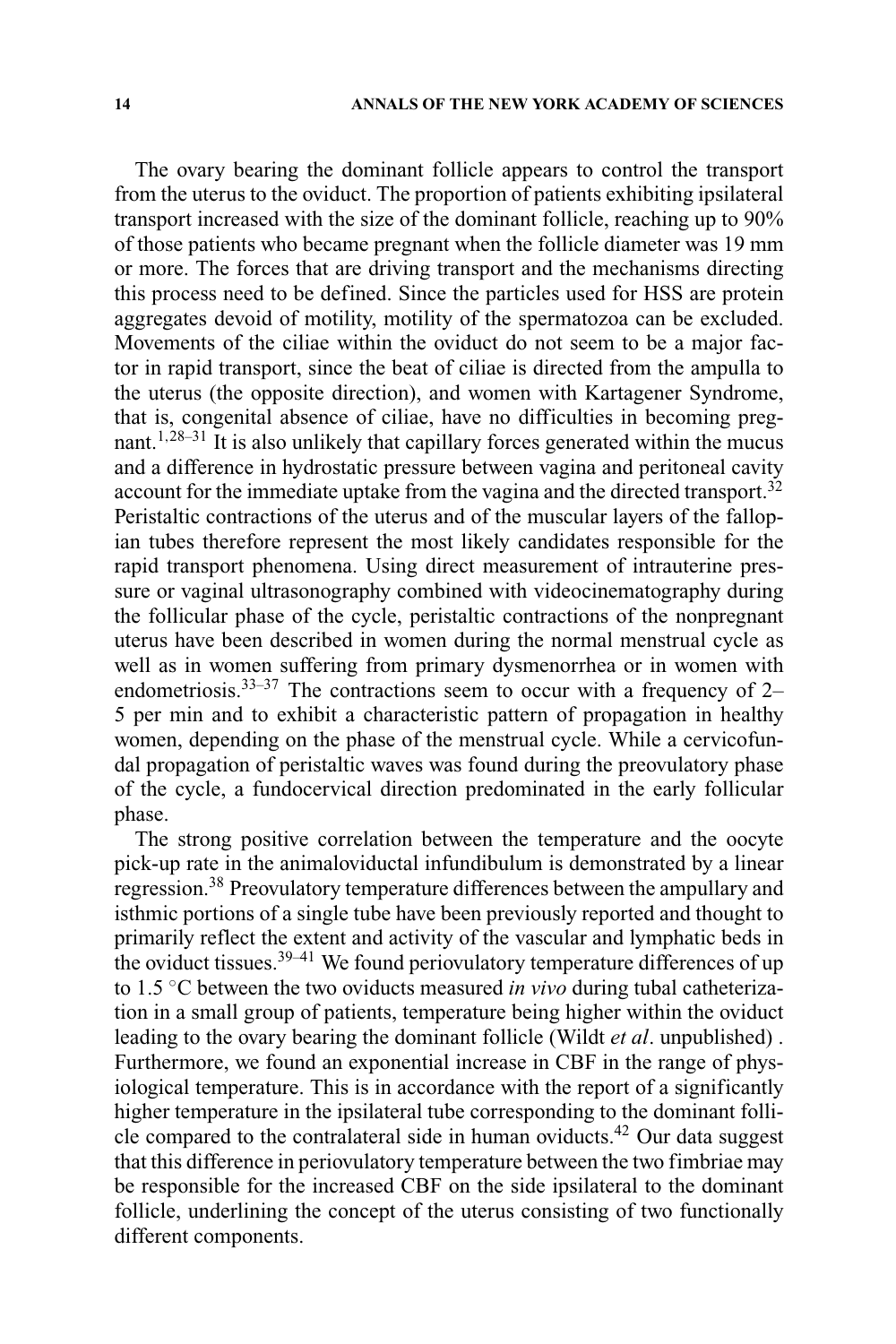#### **ZERVOMANOLAKIS** *et al***. 15**

A number of hormones and paracrine mediators, such as prostaglandins, vasopressin, oxytocin, and various peptides can induce uterine contractions.<sup>43-46</sup> The administration of oxytocin during HSS was followed by a five- to sevenfold increase in the radioactivity detected in the oviduct ipsilateral to the dominant follicle; in addition, systemic administration of oxytocin increased the amplitude of contractions and reversed the pressure gradient from a fundocervical to a cervicofundal direction. Oxytocin is known to play an important role in eliciting contractions of the pregnant and nonpregnant uterus, while oxytocin receptors have been demonstrated in the nonpregnant uterus of human females and laboratory animals. $43,47-50$  Following vaginal distension and cervical stimulation during intercourse, oxytocin is released from the posterior lobe of the pituitary in response to tactile as well as emotional stimuli.<sup>32,51–55</sup> Synthesis of oxytocin has also been demonstrated within the endometrium and the ovary, respectively.<sup>50</sup>,56–59 Knaus demonstrated that injections of posterior pituitary extract containing oxytocin promptly induced contractions of the nonpregnant human uterus during the follicular phase, but not after ovulation.<sup>60</sup> Our results show a striking effect of oxytocin on uterine transport mechanisms and are in agreement with the early observations of Knaus, demonstrating the absence of directed transport during the luteal phase.

The electrical activity as a response to the oxytocin administration corresponded to the increase of intrauterine pressure. In most instances, no direct relationship between contractions and electrical activity was found. Further studies are necessary to explore the correlation between electrical activity and intrauterine pressure and to examine the validity of recording electrical potentials for the assessment of uterine contractions.<sup>61,62</sup> The Doppler ultrasonography after administration of ultrasound contrast medium supports the observation of ipsilateral transport into and within the oviduct during scintigraphy. An increase in turbulent flow within the fallopian tube is indicated by an increase in signal density that was consistently observed immediately after oxytocin administration, either i.v. or intranasally. The increase of flow could only be detected within the oviduct leading to the dominant follicle, which shows that transport occurred predominantly in this direction.<sup>27,63</sup>

Although the overall increase in transport may be explained by the stimulatory action of oxytocin on myometrial contractions, additional mechanisms acting at the levels of uterus and oviduct, such as asymmetric distribution of oxytocin receptors or changes in the resistance of the oviducts caused by the activation or relaxation of smooth muscle cells at the uterotubal junction, are required to account for the unilateral transport. This question cannot be answered by the present studies. Therefore, we propose the following hypothesis, schematically depicted in FIGURE 8: (1) The fallopian tubes are functionally closed in the absence of ovarian hormones. (2) Hormones that cause relaxation of smooth muscle cells are produced by the ovary bearing the dominant follicle. (3) Unilateral transport is to be regarded as the consequence of active relaxation of the myometrium at the side of the ovary that is bearing the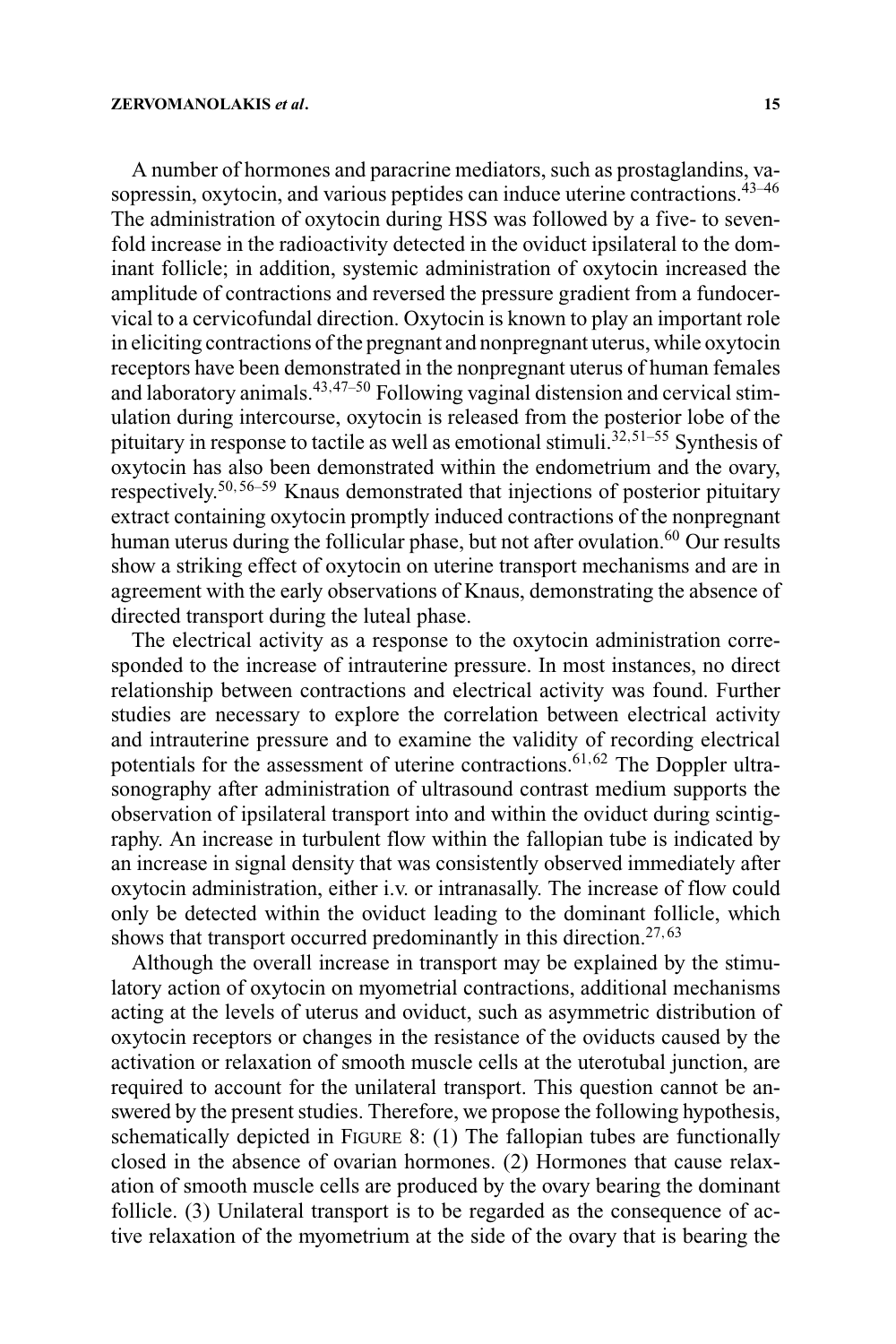

**FIGURE 8.** Schematic representation of the model of directed transport. During the early follicular phase (**A**) both fallopian tubes are functionally closed, transport occurs from the vagina to the uterine cavity. Contractions of the myometrium, indicated by the broken arrows, which are followed by relaxation, cause a negative pressure within the uterus when compared to the vagina. (**B**) The dominant follicle has been selected. Concentrations of progesterone, produced by the dominant follicle, are elevated at the uterotubal junction due to a countercurrent system indicated by the arrows, causing relaxation of the musculature. Since the contralateral side remains functionally closed, transport is directed into the fallopian tube at the side of the dominant follicle. (**C**) Demonstrates transport during the luteal phase of the cycle. Uptake into the uterus is not impaired, but transport into the fallopian tubes appears to be completely blocked. Transport of the fertilized oocyte is depicted by the arrows within the right fallopian tube, however, the mechanisms governing embryo transport remain to be delucidated.

dominant follicle rather than the induction of a contraction at the contralateral side.

Progesterone can also induce relaxation of the myometrium. The preovulatory follicle produces progesterone in increasing amounts. In addition, progesterone concentrations in the venous effluent from the ovary bearing the dominant follicle are higher than those from the contralateral ovary several days before ovulation.<sup>64</sup>,<sup>65</sup> Progesterone could be delivered to the area of the uterotubal junction through the arteriovenous countercurrent exchange system that has been identified between the ovary and the uterus.  $66-70$ 

In conclusion, our data demonstrate that the uterus and fallopian tubes seem to act as a functional unit and peristaltic pump that provides the pressure gradients necessary to transport spermatozoa from the vagina to the fallopian tubes. Secretory products originating from the ovary bearing the dominant follicle allow further transport to the ampullary part of the tube on the side of the follicle destined to ovulate, inducing the active relaxation of a functional sphincter mechanism located in the area of the uterotubal junction, while the contralateral oviduct remains functionally closed. Consequently, the probability for fertilization is increased by the maximized number of spermatozoa at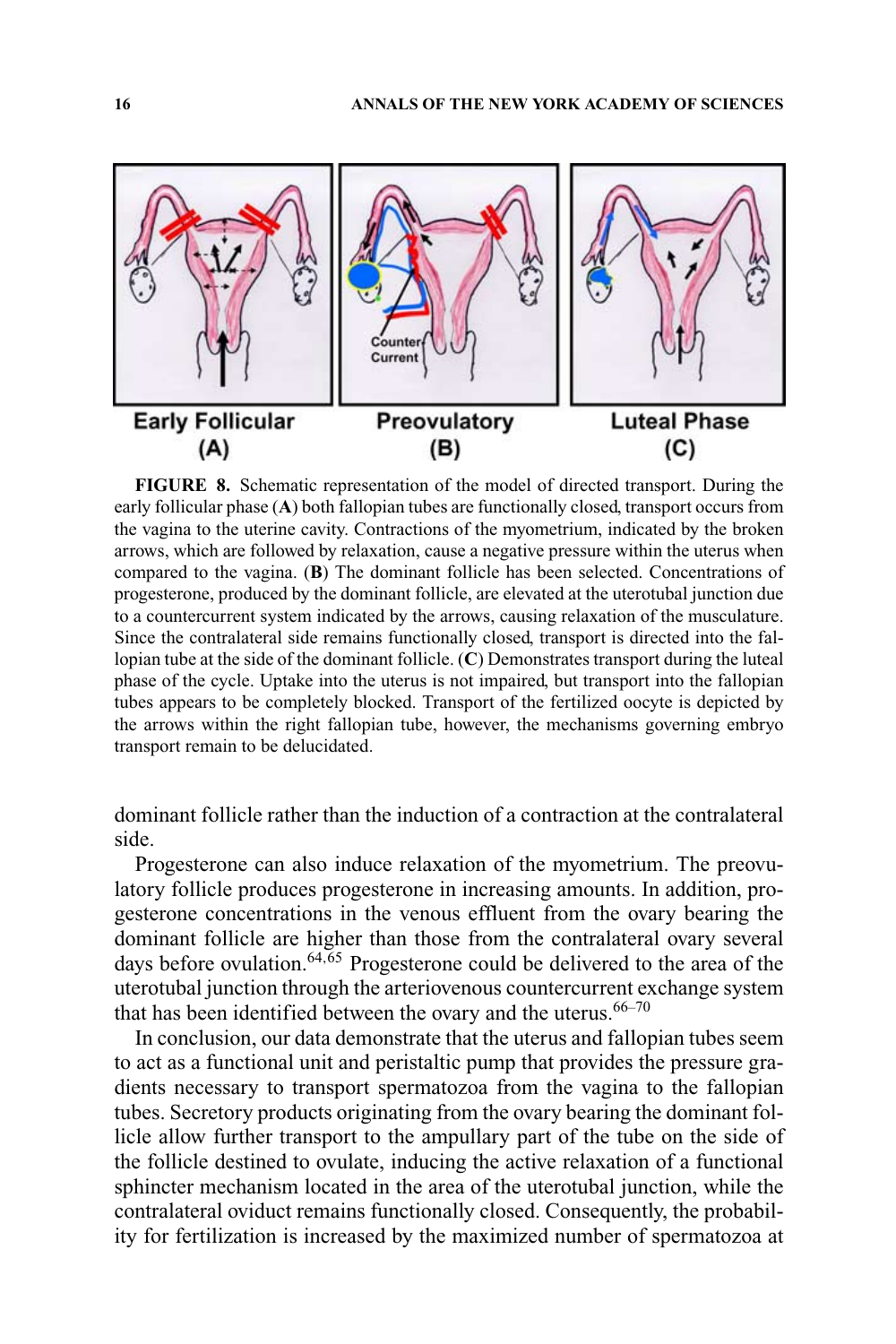the site where the oocyte is released. Oxytocin contributes to the control of this process by activating pump mechanisms via contraction of uterine smooth muscles. Disturbance of these mechanisms interferes with tubal transport, causing infertility, even in the presence of mechanically open fallopian tubes. HSS appears to be a suitable method to diagnose this TTD.

# **REFERENCES**

- 1. LYONS, R.A., E. SARIDOGAN & O. DJAHANBAKHCH. 2006. The reproductive significance of human Fallopian tube cilia. Hum. Reprod. Update **12:** 363**–**372.
- 2. PULKKINEN, M.O. 1995. Oviductal function is critical for very early human life. Ann. Med. **27:** 307**–**310.
- 3. ADELUSI, B., L. AL-NUAIM, D. MAKANJUOLA, *et al.* 1995. Accuracy of hysterosalpingography and laparoscopic hydrotubation in diagnosis of tubal patency. Fertil. Steril. **63:** 1016**–**1020.
- 4. KARANDE, V.C., D.E. PRATT., D.S. RABIN, *et al.* 1995. The limited value of hysterosalpingography in assessing tubal status and fertility potential. Fertil. Steril. **63:** 1167**–**1171.
- 5. SHAHID, N., A. AHLUWALIA, S. BRIGGS, *et al.* 2005. An audit of patients investigated by hysterosalpingo-contrast-ultrasonography (HyCoSy) for infertility. J. Obstet. Gynaecol. **25:** 275**–**278.
- 6. BECKER, W., T. STECK, P. ALBERT, *et al.* 1988. Hysterosalpingoscintigraphy: a simple and accurate method of evaluating fallopian tube patency. Nuklearmedizin. **27:** 252**–**257.
- 7. STECK, T., W. BECKER, P. ALBERT, *et al.* 1989. Initial experiences with hysterosalpingoscintigraphy in normal and pathologic fallopian tube passage. Geburtshilfe und Frauenheilkunde. **49:** 889**–**893.
- 8. MERRIAM, G.R. & K.W. WACHTER. 1982. Algorithms for the study of episodic hormone secretion. Am. J. Physiol. **243:** 310**–**318.
- 9. ZAR, J.H. 1984. Biostatistical Analysis. Second edition. Prentice-Hall. Englewood Cliffs, NJ.
- 10. BIANCHI, P.G., A. DE AGOSTINI, J. FOURNIER, *et al.* 2004. Human cervical mucus can act *in vitro* as a selective barrier against spermatozoa carrying fragmented DNA and chromatin structural abnormalities. J. Assist. Reprod. Genet. **21:** 97**–**102.
- 11. CHRETIEN, F.C., C. SUREAU & C. NEAU. 1980. Experimental study of cervical blockage induced by continuous low-dose oral progestogens. Contraception **22:** 445**–**456.
- 12. GADDUM-ROSSE, P., R.J. BLANDAU & W.I. LEE. 1980. Sperm penetration into cervical mucus *in vitro*. II. Human spermatozoa in bovine mucus. Fertil. Steril. **33:** 644**–**648.
- 13. MORALES, P., M. ROCO & P. VIGIL. 1993. Human cervical mucus: relationship between biochemical characteristics and ability to allow migration of spermatozoa. Hum. Reprod. **8:** 78**–**83.
- 14. VIGIL, P., R. RIQUELME & P. MORALES. 1995. Sperm binding to the human zona pellucida after migration through human cervical mucus. Int. J. Androl. **18:** 7**–**11.
- 15. ALIMOV, S.H.A., A.A. KOGAN, V.S. GINZBURG, *et al.* 1973. Radioisotope study of uterine tubal patency. Akush.Ginekol. Mosk. **49:** 64**–**67.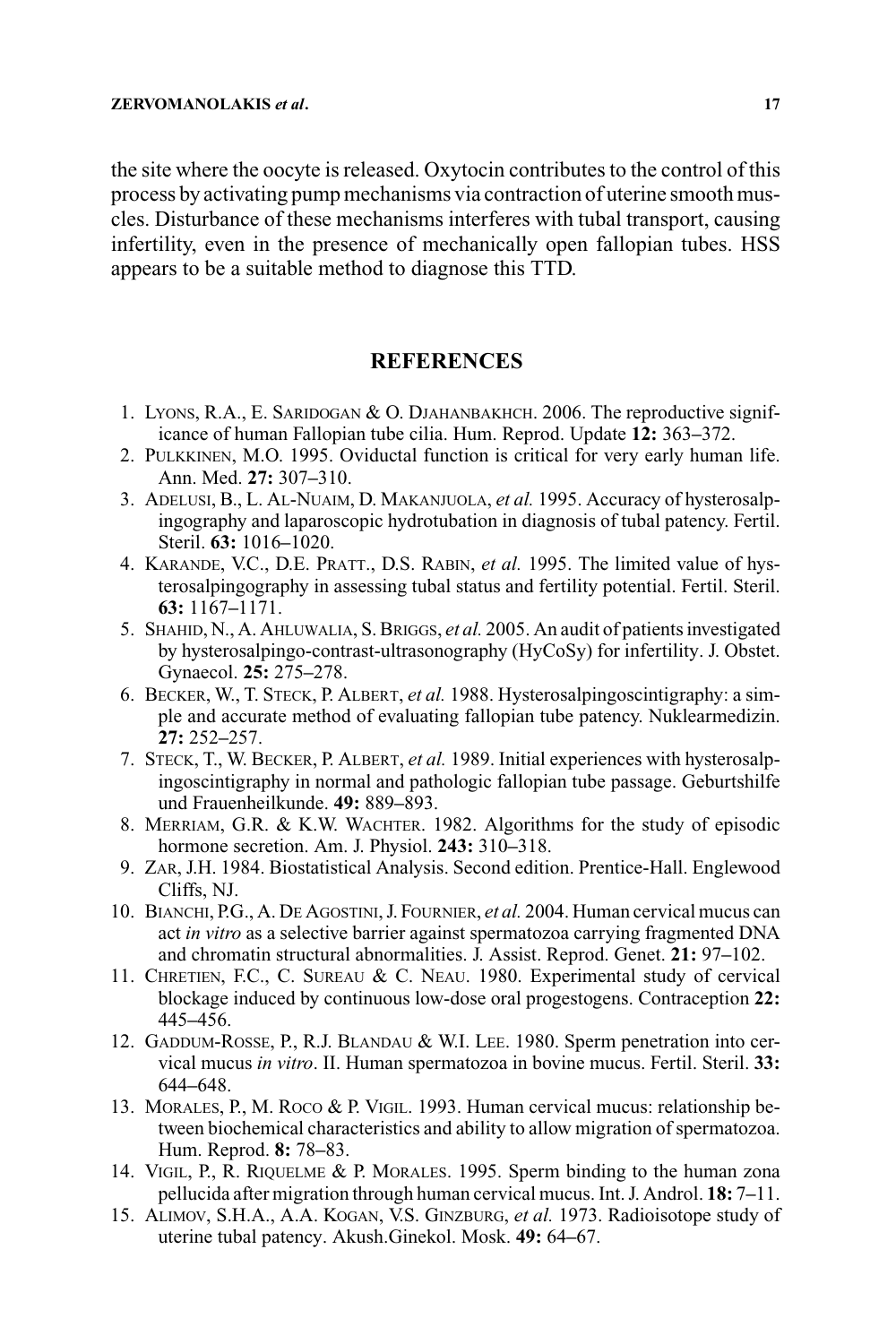- 16. ARDRAN, G.M. & F.H. KEMP. 1972. Radiography of potentially pregnant females. Br. Med. J. **4:** 422**–**423.
- 17. BRUNDIN, J., M. DAHLBORN, E. AHLBERG AHRE, *et al.* 1989. Radionuclide hysterosalpingography for measurement of human oviductal function. Int. J. Gynaecol. Obstet. **28:** 53**–**59.
- 18. DE ROSSI, G., M. SALVATORI, A. GIORDANO, *et al.* 1981. Hysterosalpingoscintigraphy. About the possibility of fallopian tubes patency evaluations by means of 99mTc-pertechnetate and comparison of radiation loads due to radioisotopic and x-ray examinations. Radiol. Diagn. Berl. **46:** 692**–**695.
- 19. ITURRALDE, M. & P.F. VENTER. 1981. Hysterosalpingo-radionuclide scintigraphy. Semin. Nucl. Med. **11:** 301**–**314.
- 20. OZGUR, K., A. YILDIZ, M. UNER., et al. 1997. Radionuclide hysterosalpingography with radiolabeled spermatozoa. Fertil. Steril. **67:** 751**–**755.
- 21. PERTYNSKI, T., W. JAKUBOWSKI, J. STELMACHOW, *et al.* 1977. A scintigraphic method of examining the patency of oviducts using 133Xe. Eur. J. Nucl. Med. **2:** 159**–**164.
- 22. SCHMIEDEHAUSEN, K., S. KAT, N. ALBERT, *et al.* 2003. Determination of velocity of tubar transport with dynamic hysterosalpingoscintigraphy. Nucl. Med. Commun. **24:** 865**–**870.
- 23. BECKER, W., L. WILDT., E. SIEBZEHNRUEBL, *et al.* 1992. Tubal patency regulated by the endocrine system—new concept based on hysterosalpingoszintigraphy. Acta Endocrinologica **126:** 135.
- 24. KISSLER, S., K. DOINGHAUS, W. BECKER, *et al.* 1995. Hysterosalpingoscintigraphic examination of the fallopian tube: a selective, unilateral transport mechanism. Contracep. Fertil. Steril. **23:** 286.
- 25. KUNZ, G., D. BEIL, H. DEINIGER, *et al.* 1997. The dynamics of rapid sperm transport through the female genital tract: evidence from vaginal ultrasonography of uterine peristalsis and hysterosalpingoscintigraphy. Hum. Reprod. **11:** 627**–** 632.
- 26. KUNZ, G., D. BEIL, P. HUPPERT, *et al.* 2006. Control and function of uterine peristalsis during the human luteal phase. Reprod. Biomed. Online **13:** 528**–**540.
- 27. WILDT, L., S. KISSLER, P. LICHT, *et al.* 1998. Sperm transport in the human female genital tract and its modulation by oxytocin as assessed by hysterosalpingoscintigraphy, hysterotonography, electrohysterography and Doppler ultrasonography. Hum. Reprod. Update **4:** 655**–**666.
- 28. AMSLER, P. & N. PAVIC. 1985. Pregnancy in a patient with immotile cilia syndrome (Kartagener syndrome). Geburtshilfe Frauenheilkd. **45:** 183**–**185.
- 29. ELIJAHU, S. & E. SHALEV. 1996. A fertile woman with Kartagener's syndrome and three consecutive pregnancies. Hum. Reprod. **11:** 683.
- 30. HALBERT, S.A., D.L. PATTON, P.W. ZARUTSKIE, *et al.* 1997. Function and structure of cilia in the fallopian tube of an infertile woman with Kartagener's syndrome. Hum. Reprod. **12:** 55**–**58.
- 31. MC COMB, P., L. LANGLEY, M. VILLALON, *et al.* 1986. The oviductal cilia and Kartagener's syndrome. Fertil. Steril. **46:** 412**–**416.
- 32. FOX, C.A., H.S. WOLFF & J.A. BAKER. 1970. Measurement of intra-vaginal and intra-uterine pressures during human coitus by radio-telemetry. J. Reprod. Fertil. **22:** 243**–**255.
- 33. CSAPO, A.I. & C.R. PINTO DANTAS. 1966. The cyclic activity of the nonpregnant human uterus. A new method for recording intrauterine pressure. Fertil. Steril. **17:** 34**–**38.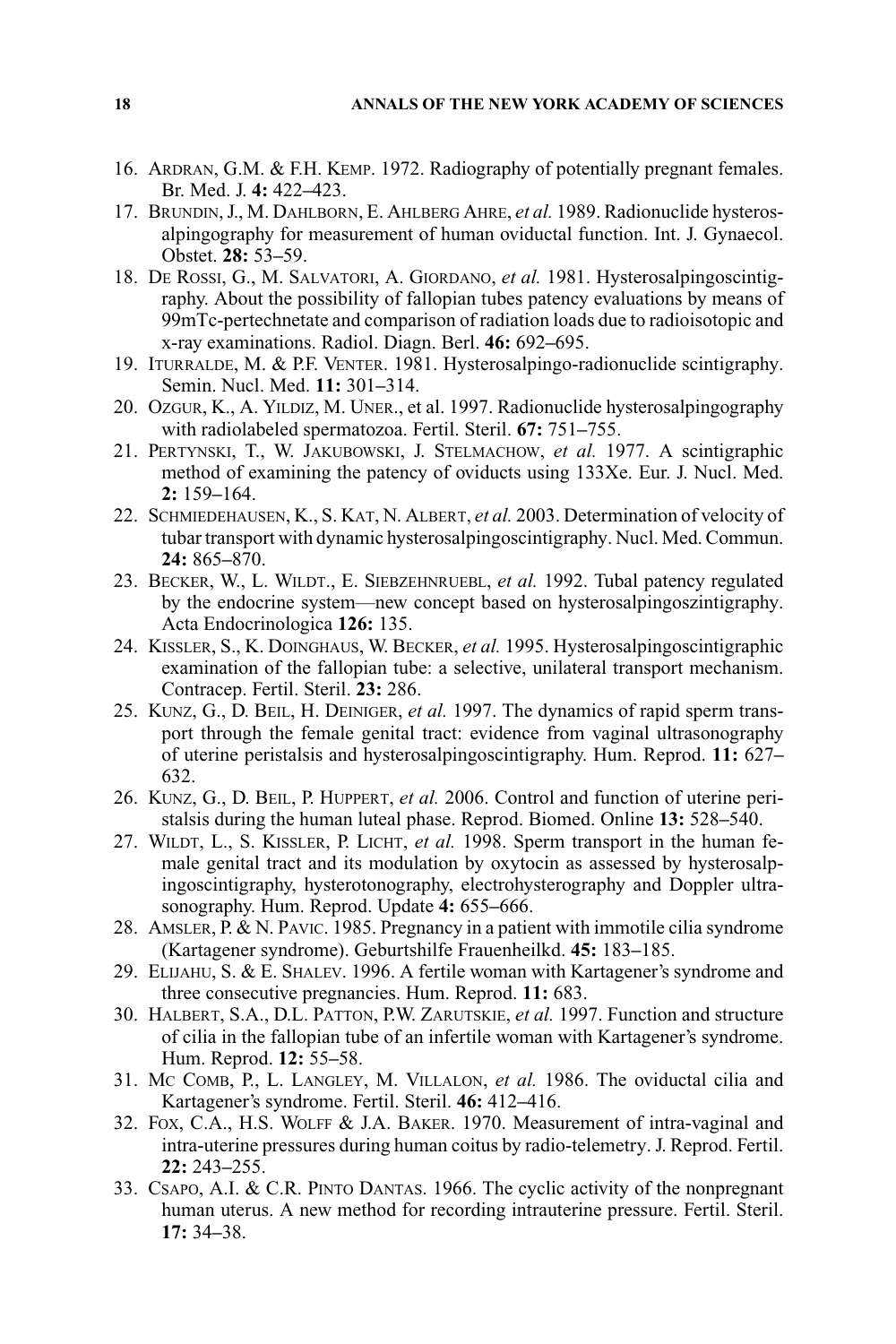- 34. DAWOOD, M.Y. 1986. Current concepts in the aetiology and treatment of primary dysmenorrhea. Acta Obstet. Gynecol. Scand. Suppl. **138:** 7**–**10.
- 35. KISSLER, S., N. HAMSCHO, S. ZANGOS, *et al.* 2006. Uterotubal transport disorder in adenomyosis and endometriosis—a cause for infertility. BJOG **113:** 902**–**908.
- 36. KUNZ, G., D. BEIL, H. DEINIGER, *et al.* 1997. The uterine peristaltic pump. Normal and impeded sperm transport within the female genital tract. Adv. Exp. Med. Biol. **424:** 267–277.
- 37. LEYENDECKER, G., G. KUNZ, L. WILDT, *et al.* 1996. Uterine hyperperistalsis and dysperistalsis as dysfunctions of the mechanism of rapid sperm transport in patients with endometriosis and infertility. Hum. Reprod. **11:** 1542**–**1551.
- 38. HUANG, S., N. DRIESSEN, M. KNOLL, *et al.* 1997. *In vitro* analysis of oocyte cumulus complex pick up rate in the hamster *Mesocricetus auratus*. Mol. Reprod. Dev. **47:** 312**–**322.
- 39. HUNTER, R.H. & R. NICHOL. 1986. A preovulatory temperature gradient between the isthmus and ampulla of pig oviducts during the phase of sperm storage. J. Reprod. Fertil. **2:** 599**–**606.
- 40. HUNTER, R.H. 2005. The fallopian tubes in domestic mammals: how vital is their physiological activity? Reprod. Nutr. Dev. **45:** 281**–**290.
- 41. BAHAT, A., M. EISENBACH & I. TUR-KASPA. 2005. Periovulatory increase in temperature difference within the rabbit oviduct. Human Reprod. **20:** 2118**–**2121.
- 42. CICINELLI, E., N. EINER-JENSEN, R. ALFONSO, *et al.* 2005. A dominant ovarian follicle induces unilateral changes in the origin of the blood supply to the tubal corner of the uterus. Hum. Reprod. **20:** 3208**–**3211.
- 43. AKERLUND, M. 2006. Targeting the oxytocin receptor to relax the myometrium. Expert Opin. Ther. Targets **10:** 423**–**427.
- 44. AKERLUND, M. 2002. Involvement of oxytocin and vasopressin in the pathophysiology of preterm labor and primary dysmenorrhea. Prog. Brain Res. **139:** 359**–**365.
- 45. MAGGI, M., E. BALDI & T. SUSINI. 1994. Hormonal and local regulation of uterine activity during parturition: Part I–The oxytocin system. J. Endocrinol. Invest. **17:** 739**–**756.
- 46. MAGGI, M., E. BALDI & T. SUSINI. 1994. Hormonal and local regulation of uterine activity during parturition: Part II–The prostaglandin and adrenergic systems. J. Endocrinol. Invest. **17:** 757**–**770.
- 47. TERRILLON, S., L.L. CHENG, S. STOEV, *et al.* 2002. Synthesis and characterization of fluorescent antagonists and agonists for human oxytocin and vasopressin  $V(1)(a)$ receptors. J. Med. Chem. **45:** 2579**–**2588.
- 48. FUCHS, A.R., F. FUCHS & M.S. SOLOFF. 1985. Oxytocin receptors in nonpregnant human uterus. J. Clin. Endocrinol. Metab. **60:** 37**–**41.
- 49. MILLER, F.D., R. CHIBBAR& B.F. MITCHELL. 1993. Synthesis of oxytocin in amnion, chorion and decidua: a potential paracrine role for oxytocin in the onset of human parturition. Regul. Pept. **45:** 247**–**251.
- 50. IVELL, R., W. RUST, A. EINSPANIER, *et al.* 1995. Oxytocin and oxytocin receptor gene expression in the reproductive tract of the pregnant cow: rescue of luteal oxytocin production at term. Biol. Reprod. **53:** 553**–**560.
- 51. FOX, C.A. & B. FOX. 1971. A comparative study of coital physiology, with special reference to the sexual climax. J. Reprod. Fertil. **24:** 319**–**336.
- 52. FOX, C.A. 1973. Recent studies in human coital physiology. Clin. Endocrinol. Metab. **2:** 527**–**543.
- 53. FOX, C.A. 1976. Some aspects and implications of coital physiology. J. Sex. Marital. Ther. **2:** 205**–**213.